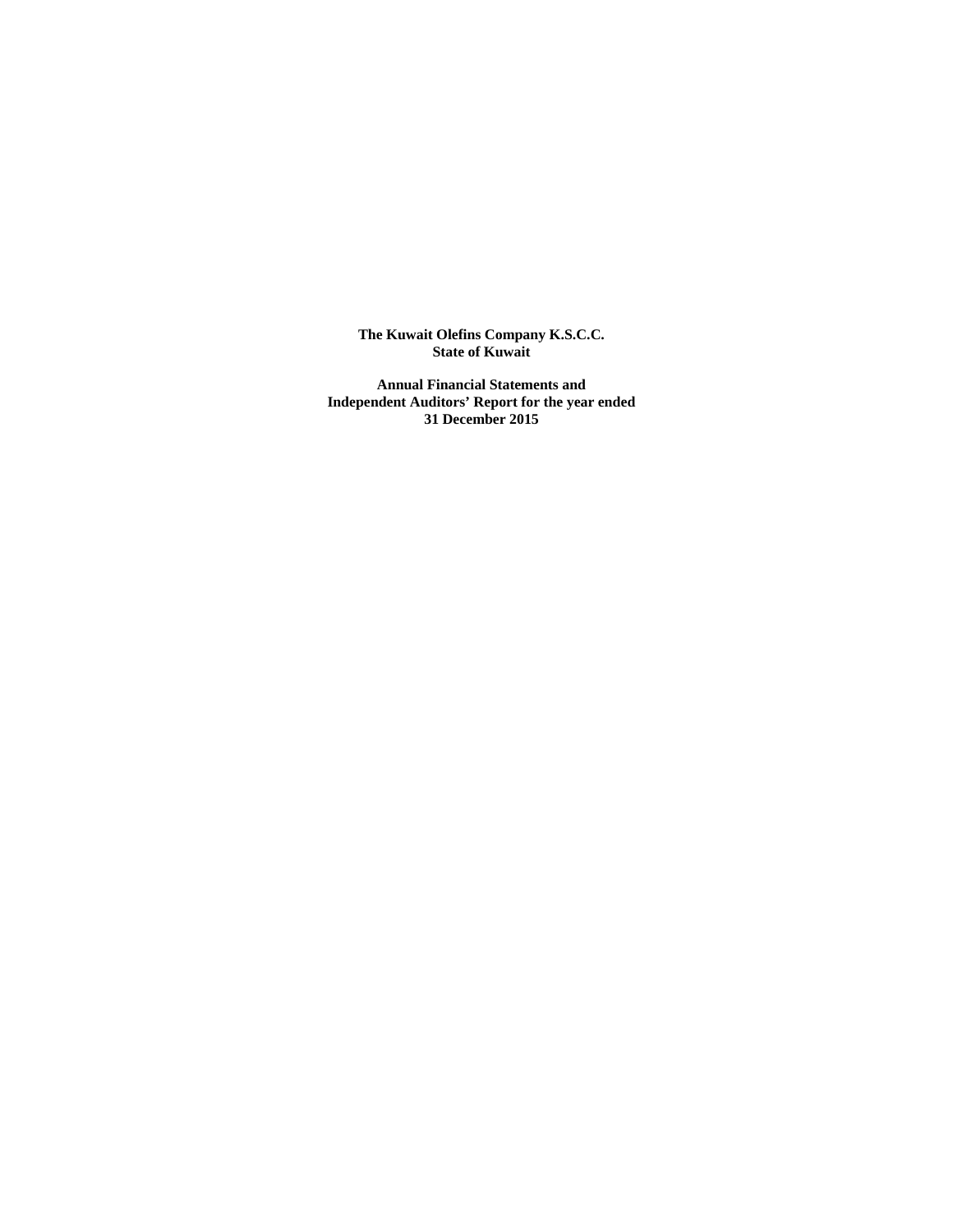| <b>Contents</b>                                             | Page           |
|-------------------------------------------------------------|----------------|
|                                                             |                |
| Independent auditors' report                                | $1 - 2$        |
| Statement of financial position                             | 3              |
| Statement of profit and loss and other comprehensive income | $\overline{4}$ |
| Statement of changes in shareholders' equity                | 5              |
| Statement of cash flows                                     | 6              |
| Notes to financial statements                               | $7 - 20$       |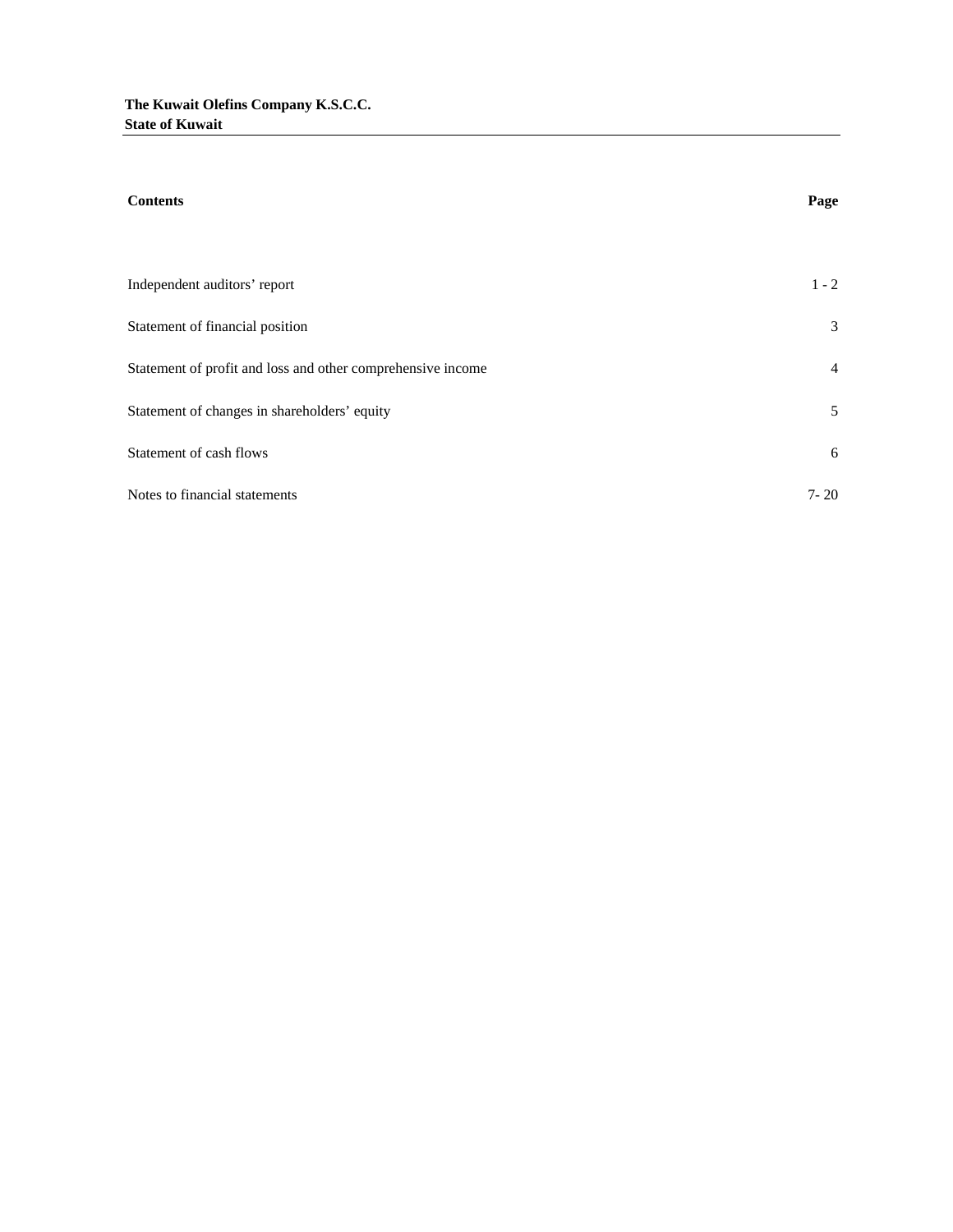# Deloitte.

#### Deloitte & Touche Al-Wazzan & Co.

Ahmed Al-Jaber Street, Sharq Dar Al-Awadi Complex, Floors 7 & 9 P.O. Box 20174, Safat 13062 or P.O. Box 23049 Safat 13091 Kowait

Tel: +965 22408844, 22438060 Fax: +965 22408855, 22452080

www.delaitte.com

## The Kuwait Olefins Company K.S.C.C. **State of Kuwait**

# INDEPENDENT AUDITORS' REPORT TO THE SHAREHOLDERS

#### **Report on the Financial Statements**

We have audited the accompanying financial statements of The Kuwait Olefins Company K.S.C.C. ("the Company"), which comprise the statement of financial position as at 31 December 2015, the statements of profit or loss and other comprehensive income, changes in equity and cash flows for the financial year then ended, summary of significant accounting policies and other explanatory information.

#### Management's Responsibility for the Financial Statements

Management is responsible for the preparation and fair presentation of these financial statements in accordance with International Financial Reporting Standards, and for such internal control as management determines is necessary to enable the preparation of financial statements that are free from material misstatement, whether due to fraud or error.

#### Auditor's Responsibility

Our responsibility is to express an opinion on these financial statements based on our audit. We conducted our audit in accordance with International Standards on Auditing. Those standards require that we comply with ethical requirements. and plan and perform the audit to obtain reasonable assurance about whether the financial statements are free from material misstatement.

An audit involves performing procedures to obtain audit evidence about the amounts and disclosures in the financial statements. The procedures selected depend on the auditor's judgement, including the assessment of the risks of material misstatement of the financial statements, whether due to fraud or error. In making those risk assessments, the auditor considers internal control relevant to the entity's preparation and fair presentation of the financial statements in order to design audit procedures that are appropriate in the circumstances, but not for the purpose of expressing an opinion on the effectiveness of the entity's internal control. An audit also includes evaluating the appropriateness of accounting policies used and the reasonableness of accounting estimates made by management, as well as evaluating the overall presentation of the financial statements.

We believe that the audit evidence we have obtained is sufficient and appropriate to provide a basis for our audit opinion.

#### Opinion

 $\frac{1}{4}$ 

In our opinion, the financial statements present fairly, in all material respects, the financial position of the Company as at 31 December 2015, and its financial performance and its cash flows for the financial year then ended in accordance with International Financial Reporting Standards.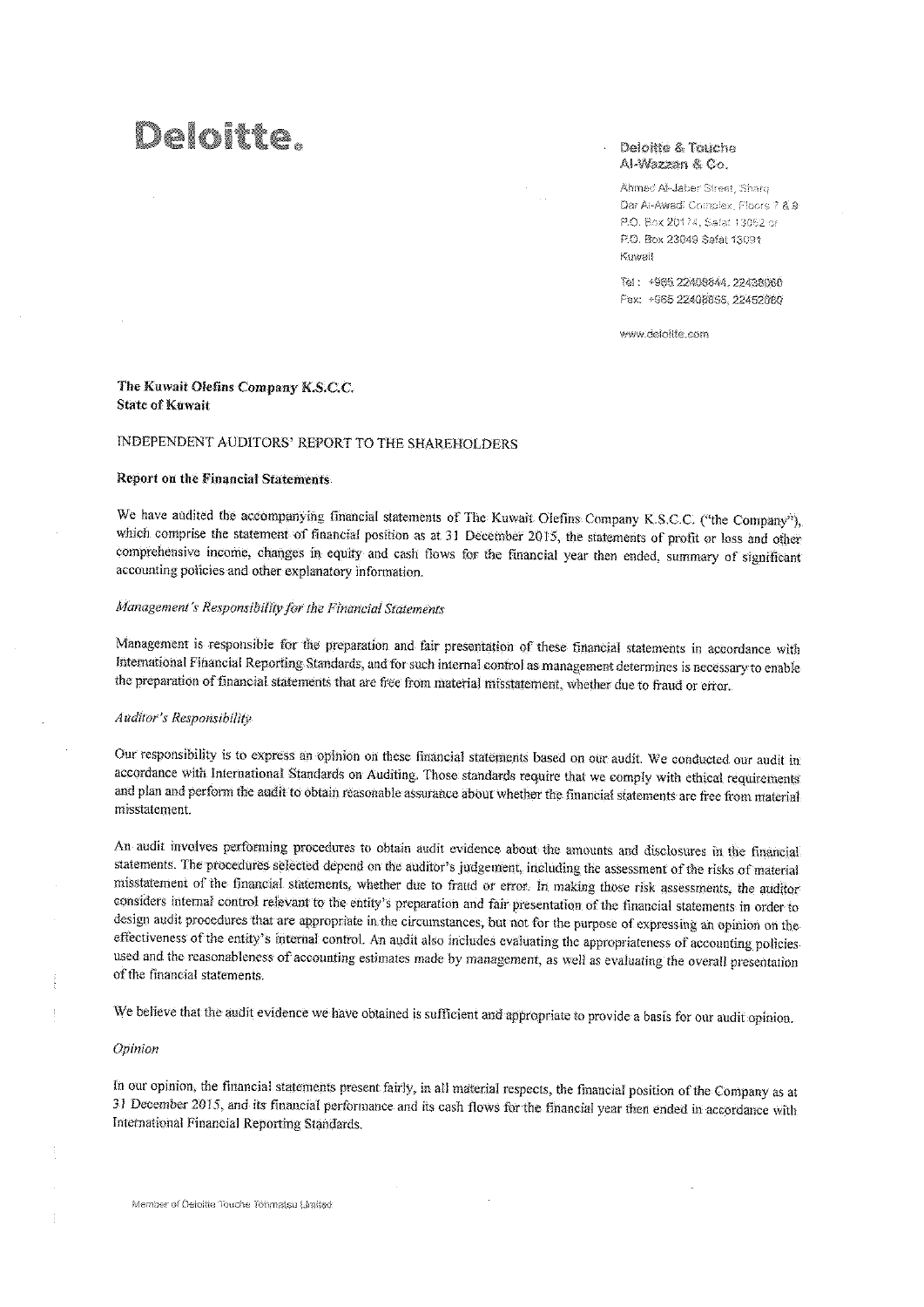# Deloitte.

The Kuwait Olefins Company K.S.C.C. **State of Kuwait** 

INDEPENDENT AUDITORS' REPORT TO THE SHAREHOLDERS (Continued)

#### Report on Other Legal and Regulatory Requirements

Furthermore, in our opinion, proper books of accounts have been kept by the Company, and the financial statements, together with the contents of the report of the Company's Board of Directors relating to these financial statements, are in accordance there with. We further report that we obtained all the information and explanations that we required for the purpose of our audit; and that the financial statements incorporate all information that is required by the Companies Law No. 25 of 2012, as amended, and its Executive Regulations and by the Company's Memorandum of Incorporation and Articles of Association, as amended, that an inventory was duly carried out; and that, to the best of our knowledge and belief, no violations of the Companies Law No. 25 of 2012, as amended, and its Executive Regulations or of the Company's Memorandum of Incorporation and Articles of Association, as amended, have occurred during the financial year ended 31 December 2015 that might have had a material effect on the business of the Company or on its financial position.

Bader A. Al-Wazzan License No. 62A Deloitte & Touche Al-Wazzan & Co.

Kuwait 10 February 2016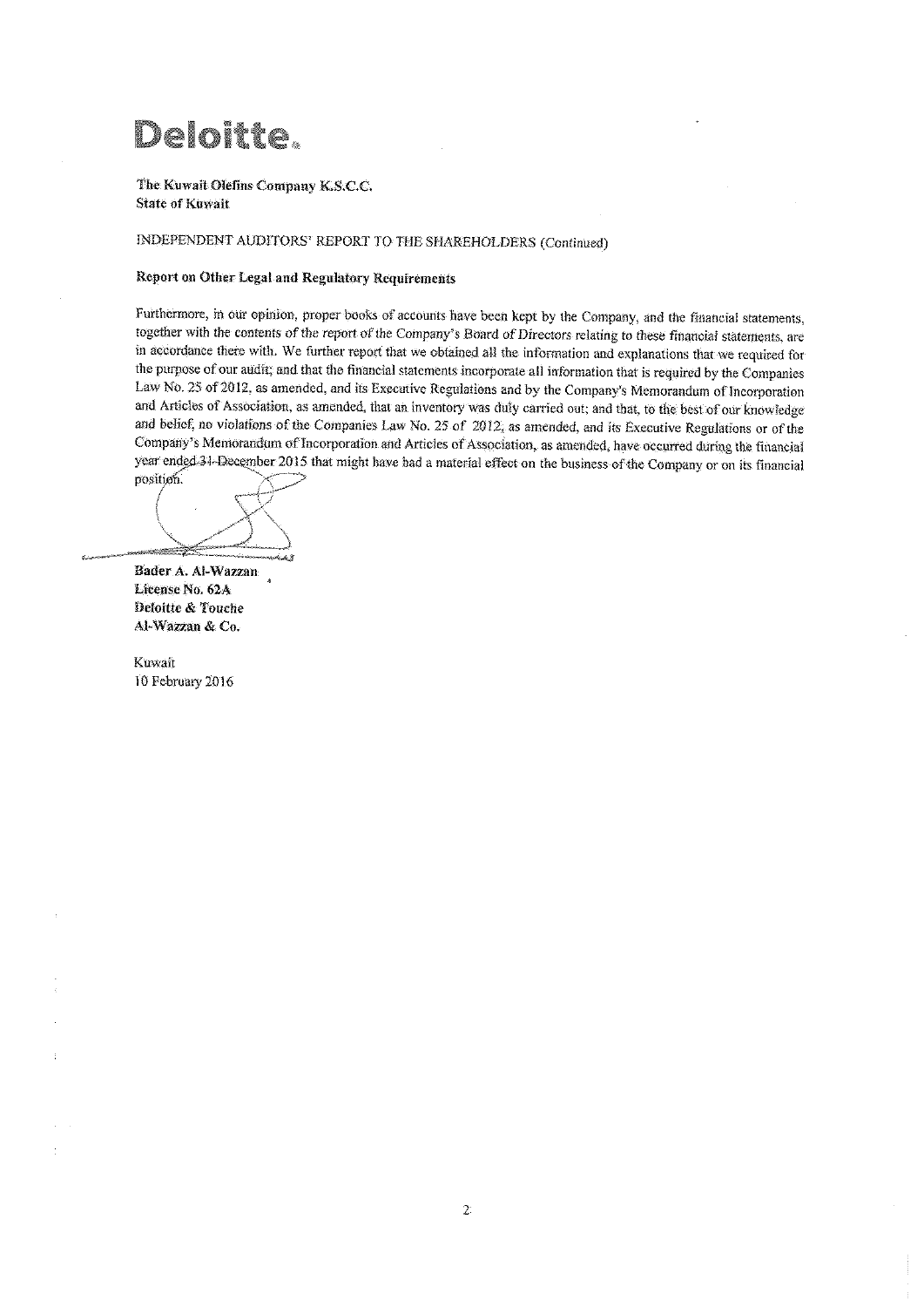The Kuwait Olefins Company K.S.C.C.<br>State of Kuwait

 $\frac{1}{3}$ 

 $\frac{2}{3}$  .

 $\int_0^{\frac{1}{2}x}$ 

# Statement of Financial Position as at 31 December 2015

|                                     |         |           | <b>USS '000</b> |
|-------------------------------------|---------|-----------|-----------------|
|                                     | Note    | 2015      | 2014            |
| <b>ASSETS</b>                       |         |           |                 |
| Non-current assets                  |         |           |                 |
| Property, plant and equipment       | 4       | 742,861   | 796,290         |
| Intangible assets                   | 5       | 280,337   | 301,125         |
|                                     |         | 1,023,198 | 1,097,415       |
|                                     |         |           |                 |
| <b>Current</b> assets               |         |           |                 |
| <b>Inventories</b>                  | 6       | 20,695    | 10,653          |
| Due from related parties            | $^{14}$ | 132,970   | 164,720         |
| Trade receivables                   |         | 166       | 729             |
| Prepayments and other receivables   |         | 1,038     | 4,576           |
| <b>Bank</b> balances                | 7       | 455,052   | 618,346         |
|                                     |         | 609,921   | 799,024         |
| <b>Total assets</b>                 |         | 1,633,119 | 1,896,439       |
|                                     |         |           |                 |
| <b>EQUITY and LEABILITIES</b>       |         |           |                 |
| Shareholder's equity                |         |           |                 |
| Share capital                       | 8       | 380,417   | 380,417         |
| Statutory reserve                   | 8       | 190,208   | 190,208         |
| Retained earnings                   |         | 332,662   | 473,542         |
| <b>Total equity</b>                 |         | 903,287   | 1,044,167       |
|                                     |         |           |                 |
| Non-current liabilities             |         |           |                 |
| Loans and borrowings                | 14      | 518,586   | 649,723         |
|                                     |         | 518,586   | 649,723         |
| <b>Current liabilities</b>          |         |           |                 |
| Loans and borrowings                |         |           |                 |
| Accruals and other liabilities      | 14      | 132,306   | 125,220         |
| Due to related parties              |         | 40,793    | 42,954          |
| Trade payables                      | 14      | 37,100    | 32,757          |
|                                     |         | 1,047     | 1,618           |
|                                     |         | 211,246   | 202,549         |
| <b>Total liabilities</b>            |         | 729,832   | 852,272         |
| <b>Total equity and liabilities</b> |         | 1,633,119 | 1,896,439       |

The attached notes on pages 7 to 20 form an integral part of these financial statements.

Ayad Al Kandari Chairman

 $\frac{3}{2}$ 

 $\frac{1}{2}$ 

ţ

 $\frac{1}{2}$ 

 $\frac{1}{2}$ 

 $\frac{1}{4}\Big|_{\alpha=0}$ 

 $\bar{\mathcal{Z}}_{\mathcal{Z}}$ 

 $\hat{\mathcal{L}}_{\text{max}}(\hat{\mathcal{L}}_{\text{max}})$  is a set of  $\hat{\mathcal{L}}$ 

Mohammad Ahmed Husain President & Chief Executive Officer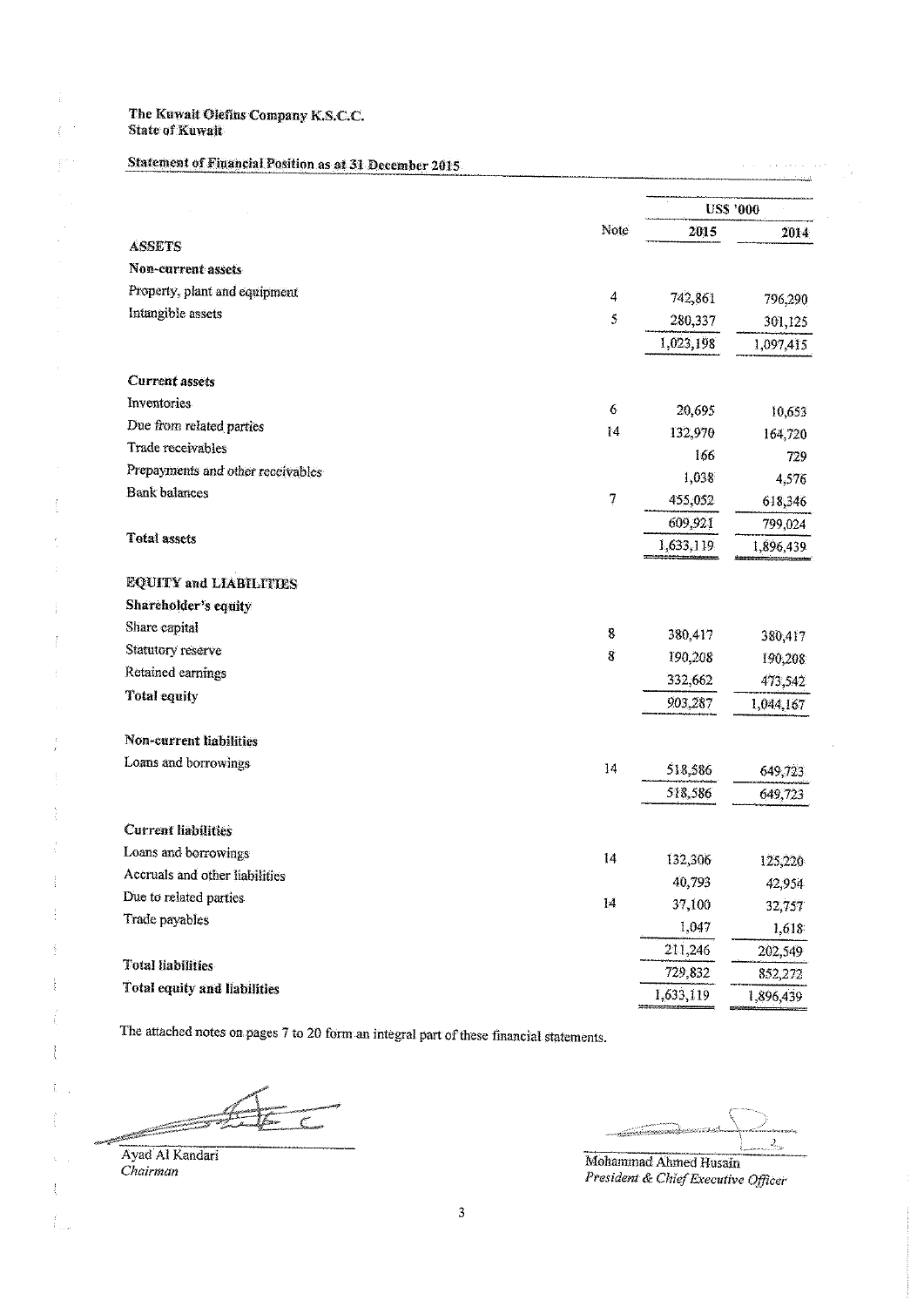## **Statement of Profit or Loss and Other Comprehensive Income – Year ended 31 December 2015**

|                                                                            |              | <b>US\$'000</b> |           |
|----------------------------------------------------------------------------|--------------|-----------------|-----------|
|                                                                            | <b>Notes</b> | 2015            | 2014      |
| <b>Sales</b>                                                               |              | 690,296         | 827,768   |
| Cost of sales                                                              | 9            | (336, 131)      | (337,760) |
| <b>Gross profit</b>                                                        |              | 354,165         | 490,008   |
| General, administrative and selling expenses                               | 10           | (5,654)         | (6, 354)  |
| Other income                                                               |              | 617             |           |
| Foreign exchange loss                                                      |              | (293)           | (275)     |
| <b>Profit from operation</b>                                               |              | 348,835         | 483,379   |
| Finance costs                                                              | 11           | (8,044)         | (8, 867)  |
| Finance income                                                             |              | 3,270           | 4,596     |
| Profit before statutory contributions and Board of Directors' remuneration |              | 344,061         | 479,108   |
| Contribution to KFAS                                                       | 12           | (3,430)         | (4,778)   |
| Contribution to Zakat                                                      | 13           | (7, 892)        | (717)     |
| Board of Directors' remuneration                                           |              | (79)            | (79)      |
| Net Profit for the year                                                    |              | 332,660         | 473,534   |
| Other comprehensive income                                                 |              |                 |           |
| Total comprehensive income for the year                                    |              | 332,660         | 473,534   |

The attached notes on pages 7 to 20 form an integral part of these financial statements.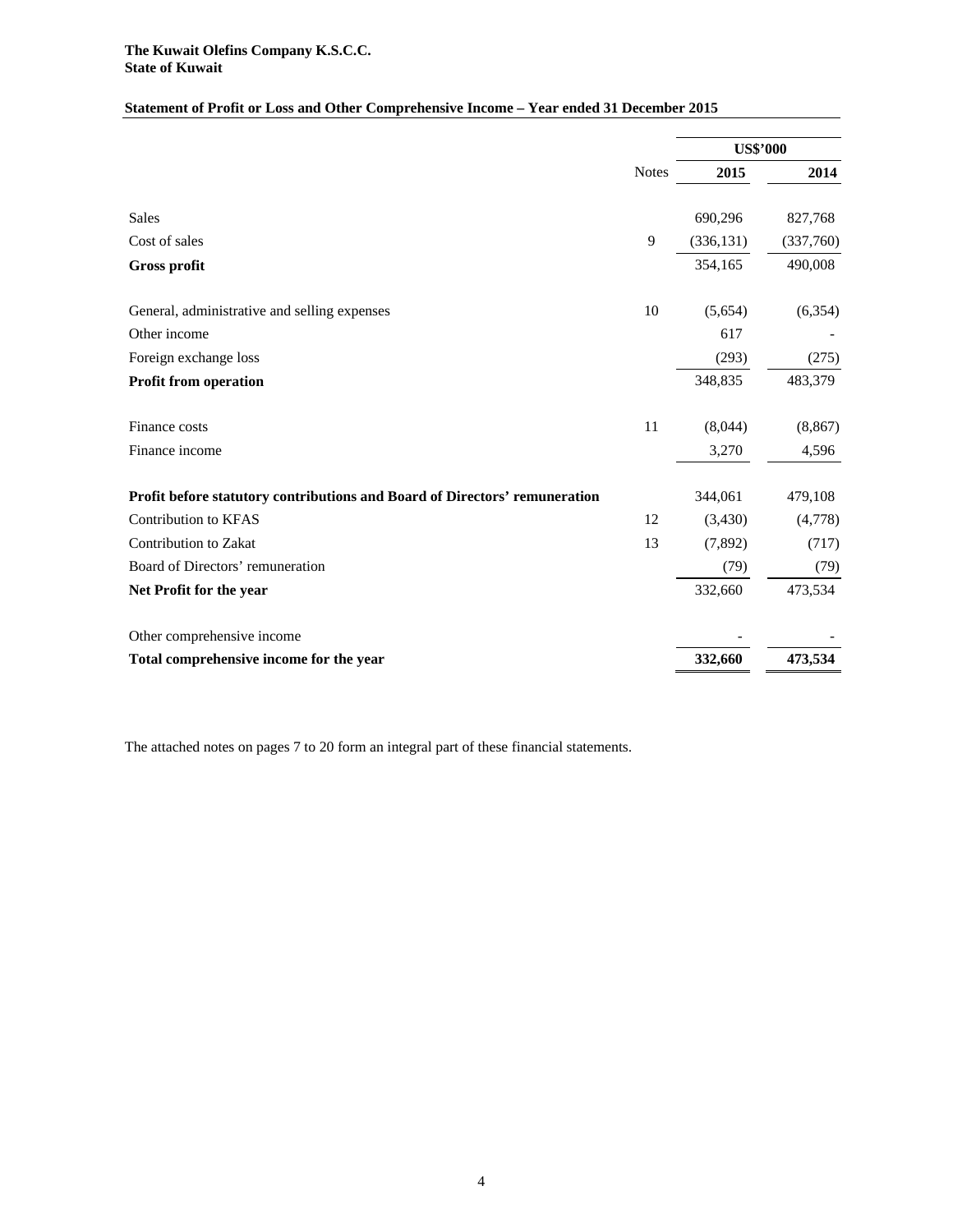## **The Kuwait Olefins Company K.S.C.C. State of Kuwait**

# **Statement of Changes in Shareholders' Equity** *–* **Year ended 31 December 2015**

|                                       | <b>US\$ '000</b>        |                             |                             |              |
|---------------------------------------|-------------------------|-----------------------------|-----------------------------|--------------|
|                                       | <b>Share</b><br>capital | <b>Statutory</b><br>reserve | <b>Retained</b><br>earnings | <b>Total</b> |
| Balance as at 1 January 2014          | 380,417                 | 190,208                     | 439,278                     | 1,009,903    |
| Net Profit for the year               |                         |                             | 473,534                     | 473.534      |
| Dividends paid (Note 8)               |                         |                             | (439,270)                   | (439,270)    |
| <b>Balance as at 31 December 2014</b> | 380,417                 | 190.208                     | 473,542                     | 1,044,167    |
| Net profit for the year               |                         |                             | 332,660                     | 332,660      |
| Dividend paid (Note 8)                |                         |                             | (473,540)                   | (473,540)    |
| Balance as at 31 December 2015        | 380,417                 | 190.208                     | 332,662                     | 903,287      |

The attached notes on pages 7 to 20 form an integral part of these financial statements.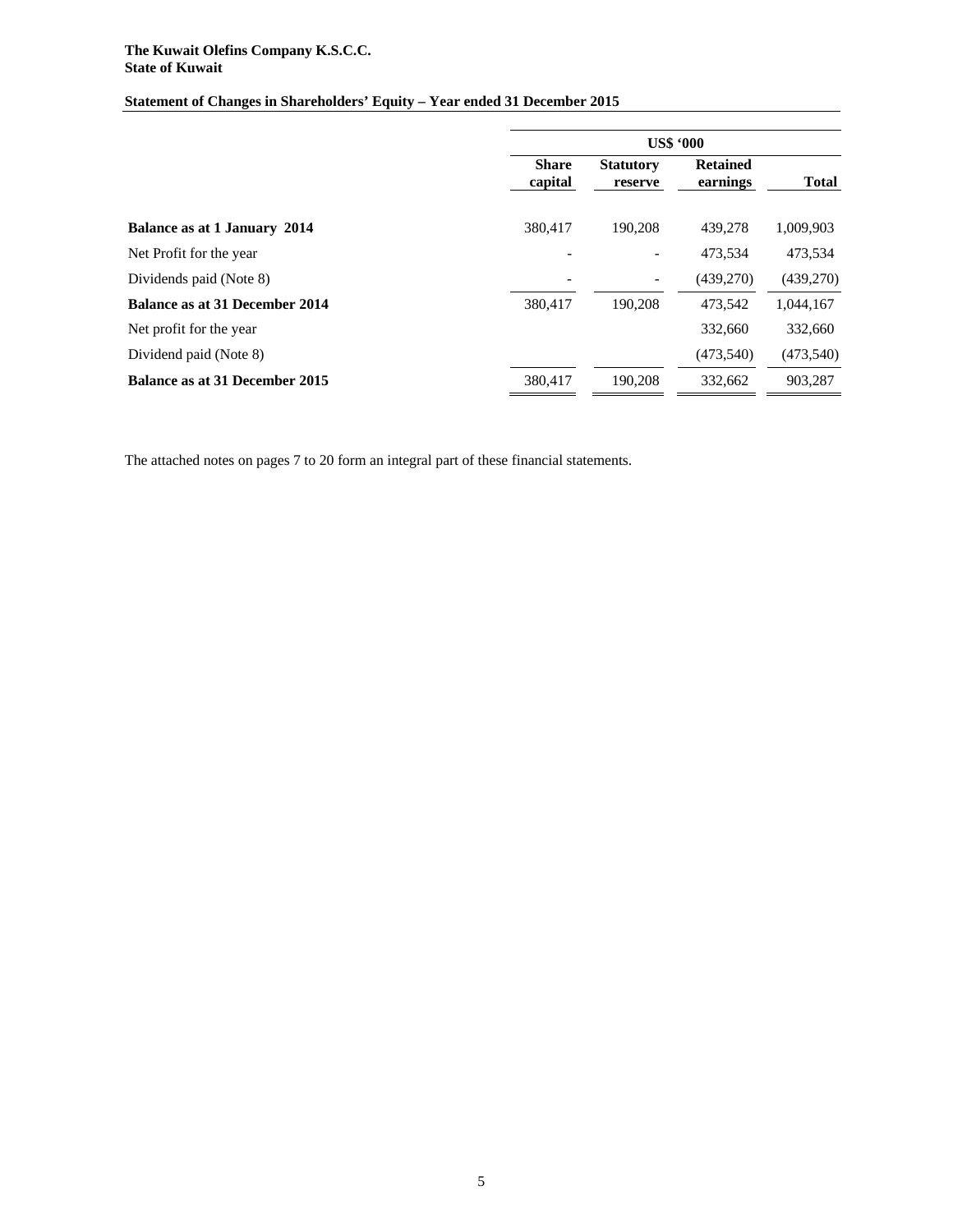## **The Kuwait Olefins Company K.S.C.C. State of Kuwait**

# **Statement of Cash Flows - Year ended 31 December 2015**

|                                                           |              | <b>US\$ '000</b> |            |
|-----------------------------------------------------------|--------------|------------------|------------|
|                                                           | <b>Notes</b> | 2015             | 2014       |
| <b>Cash flows - operating activities</b>                  |              |                  |            |
| Net profit for the year                                   |              | 332,660          | 473,534    |
| Adjustments:                                              |              |                  |            |
| Depreciation and amortisation                             | 4 & 5        | 79,195           | 78,885     |
| Gain on sale of property, plant and equipment             |              | (617)            |            |
| Finance income                                            |              | (3,270)          | (4,596)    |
| Finance costs                                             |              | 8,044            | 8,867      |
| Provision for KFAS and Zakat                              |              | 11,322           | 5,495      |
| Allowance                                                 |              |                  | 9,558      |
| Operating profit before working capital changes           |              | 427,334          | 571,743    |
| (Increase) /decrease in inventories                       |              | (10,042)         | 14,096     |
| Decrease in due from related parties                      |              | 31,750           | 21,444     |
| Increase /(decrease) in trade receivables                 |              | 563              | (10)       |
| Decrease /(increase) in prepayments and other receivables |              | 1,113            | (109)      |
| Decrease /(increase) in due to related parties            |              | 4,342            | (4,004)    |
| (Decrease) /increase in accruals and other liabilities    |              | (13, 482)        | 5,594      |
| Decrease in trade payables                                |              | (571)            | (763)      |
| Net cash from operating activities                        |              | 441,007          | 607,991    |
| <b>Cash flows-</b> investing activities                   |              |                  |            |
| Addition in property, plant and equipment                 | 4            | (4,573)          | (8,202)    |
| Sale of property, plant and equipment                     |              | 1,074            |            |
| Matured / (Placement) of short term deposits              |              | 207,964          | (84, 550)  |
| Purchase of intangible assets                             | 5            | (862)            | (579)      |
| Finance income received                                   |              | 5,696            | 3,894      |
| Net cash from /(used in) investing activities             |              | 209,299          | (89, 437)  |
| <b>Cash flows -financing activities</b>                   |              |                  |            |
| Repayment of loans and borrowings                         | 14           | (125, 220)       | (118, 544) |
| Finance costs paid                                        |              | (6,876)          | (7, 797)   |
| Dividend paid                                             | $\,8\,$      | (473,540)        | (439, 270) |
| Net cash used in financing activities                     |              | (605, 636)       | (565, 611) |
| Net increase in cash and cash equivalents                 |              | 44,670           | (47, 057)  |
| Cash and cash equivalents at beginning of the year        |              | 87,096           | 134,153    |
| Cash and cash equivalents at the end of the year          | $\tau$       | 131,766          | 87,096     |

The attached notes on pages 7 to 20 form an integral part of these financial statements.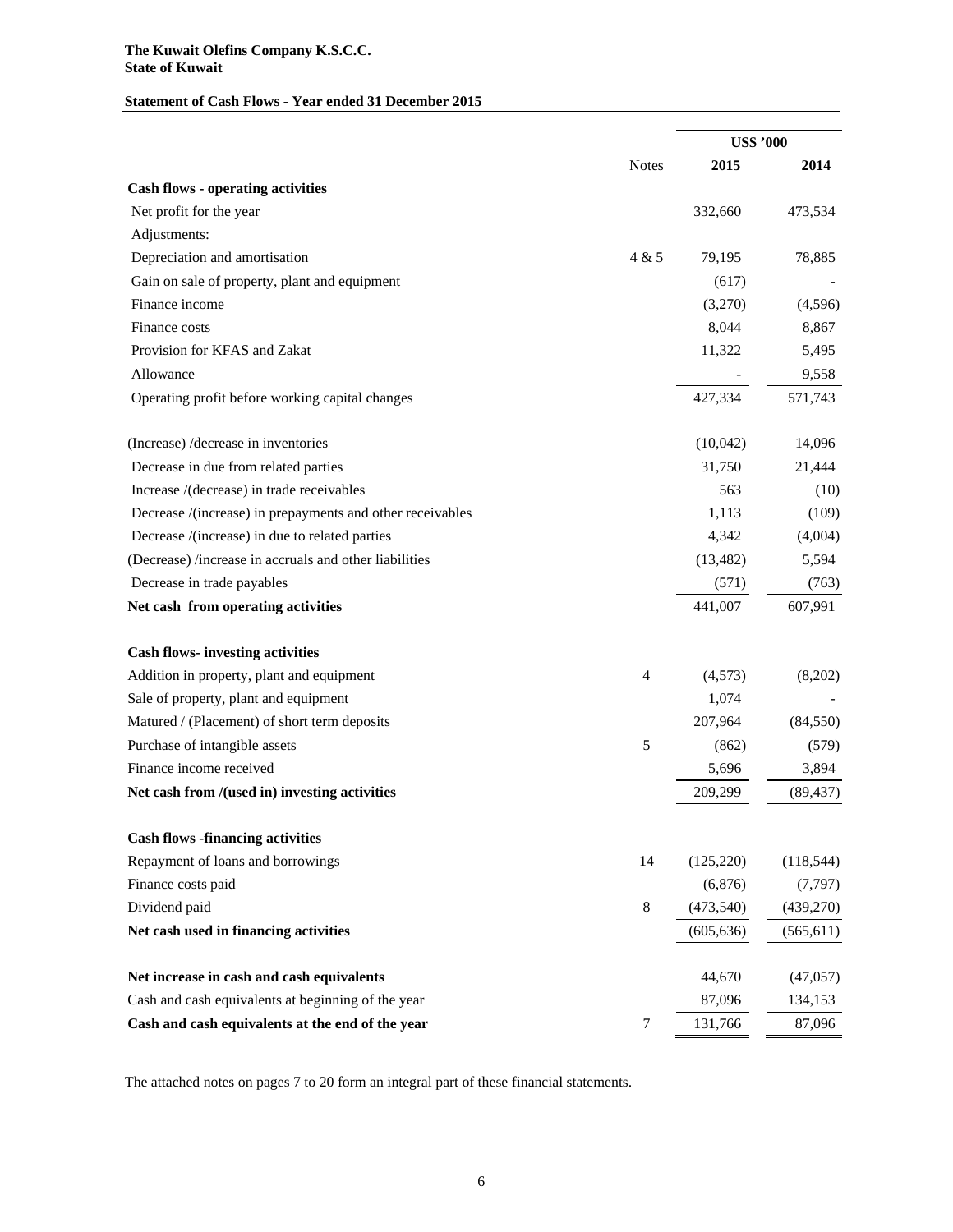## **1. Constitution and activities**

The Kuwait Olefins Company K.S.C.C. ("the Company") is a Closed Kuwaiti Shareholding Company incorporated in the State of Kuwait on 10 October 2004. The Company is owned by DOW Europe Holding B.V. ("DEH"), Petrochemical Industries Company K.S.C.C. ("PIC"), Boubyan Petrochemical Company K.S.C. ("BPC") and Al-Qurain Petrochemical Industries Company K.S.C. ("QPIC").

The Company is engaged in the manufacture and sale of ethylene and ethylene glycol ("EG").

These financial statements were approved for issue by Board of Directors on  $10<sup>th</sup>$  February 2016 and are subject to approval of shareholders at the annual general meeting.

The address of the Company's registered office is 1<sup>st</sup> floor, Building 19, Block 19, South Sabahiya, Kuwait.

## **2. Basis of preparation and significant accounting policies**

## **2.1 Basis of preparation**

These financial statements have been prepared in accordance with International Financial Reporting Standards (IFRS) issued by the International Accounting Standards Board (IASB) and interpretations issued by the International Financial Reporting Interpretations Committee (IFRIC). These financial statements are prepared under the historical cost convention except for derivative financial instruments which are measured at fair value.

The accounting policies used in the preparation of these financial statements are consistent with those used in the previous year except for the adoption of the following new and amended standards effective for the annual periods beginning on or after 1 January 2015.

#### *IFRS 8 Operating Segments*

The amendments are applied retrospectively and clarify that:

- An entity must disclose the judgements made by management in applying the aggregation criteria in paragraph 12 of IFRS 8, including a brief description of operating segments that have been aggregated and the economic characteristics (e.g., sales and gross margins) used to assess whether the segments are 'similar'
- The reconciliation of segment assets to total assets is only required to be disclosed if the reconciliation is reported to the chief operating decision maker, similar to the required disclosure for segment liabilities.

#### *IAS 16 Property, Plant and Equipment and IAS 38 Intangible Assets*

The amendment is applied retrospectively and clarifies in IAS 16 and IAS 38 that the asset may be revalued by reference to observable data by either adjusting the gross carrying amount of the asset to market value or by determining the market value of the carrying value and adjusting the gross carrying amount proportionately so that the resulting carrying amount equals the market value. In addition, the accumulated depreciation or amortisation is the difference between the gross and carrying amounts of the asset.

The above amendments have had no impact on the disclosures or amounts recognised.

### **2.2 New and revised IASB Standards, but not yet effective**

The following IASB Standards have been issued but are not yet effective and have not been early adopted by the Company.

#### *IFRS 9: Financial Instruments:*

The IASB issued IFRS 9 - Financial Instruments in its final form in July 2014 and is effective for annual periods beginning on or after 1 January 2018 with a permission to early adopt. IFRS 9 sets out the requirements for recognizing and measuring financial assets, financial liabilities and some contracts to buy or sell non- financial assets. This standard replaces IAS 39 Financial Instruments: Recognition and Measurement. The adoption of this standard will have an effect on the classification and measurement of Conpany's financial assets but is not expected to have a significant impact on the classification and measurement of financial liabilities. The Company is in the process of quantifying the impact of this standard on the Company's financial statements, when adopted.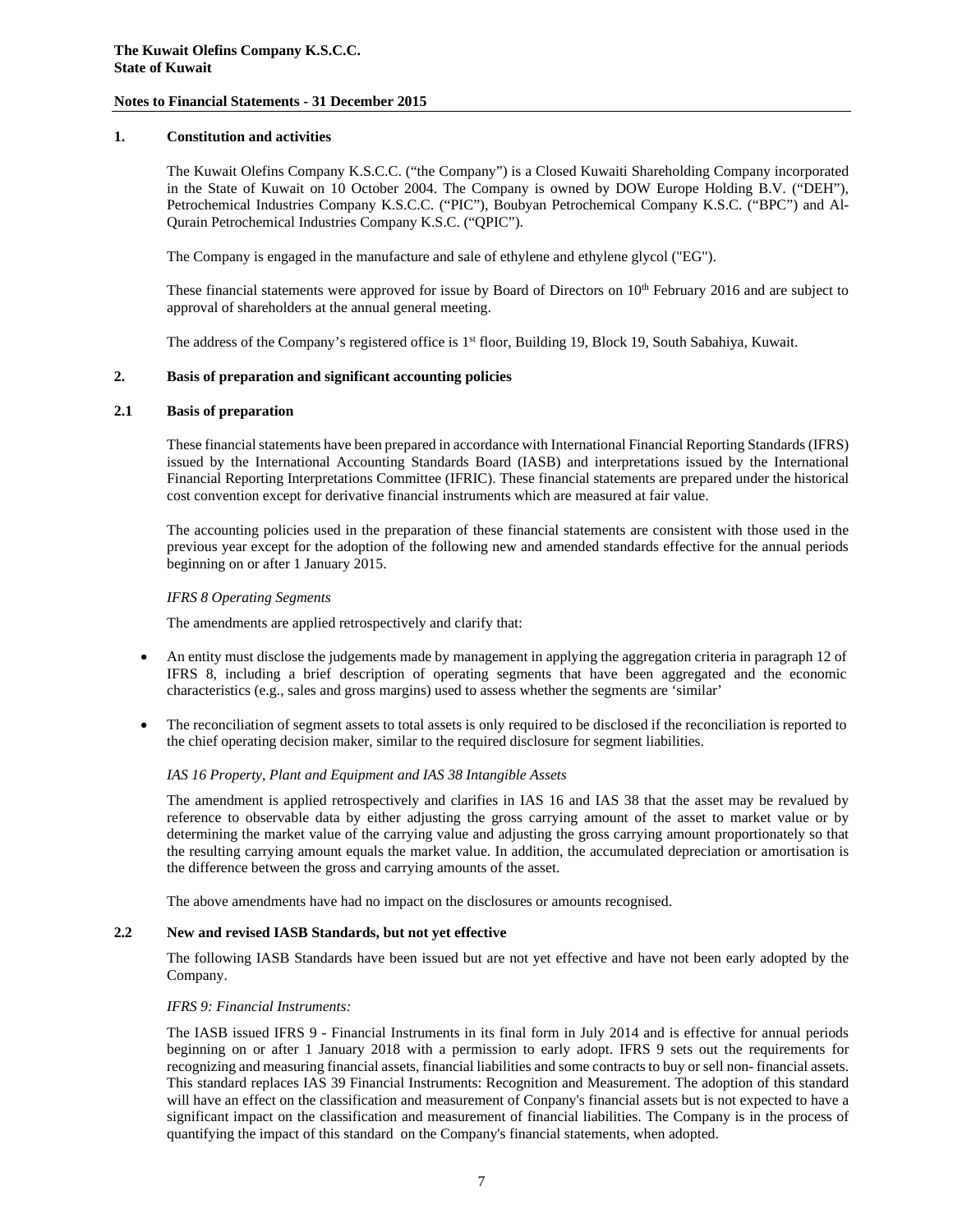#### *IFRS 15 – Revenue from Contracts with customers*

IFRS 15 was issued by IASB on 28 May 2014 is effective for annual periods beginning on or after 1 January 2017. IFRS 15 supersedes IAS 11 – Construction Contracts and IAS 18 – Revenue along with related IFRIC 13, IFRIC 18 and SIC 31 from the effective date. This new standard would remove inconsistencies and weaknesses in previous revenue recognition requirements, provide a more robust framework for addressing revenue issues and improve comparability of revenue recognition practices across entities, industries, jurisdictions and capital markets. The Company is in the process of evaluating the effect of IFRS 15 on the Company when adopted.

#### *IFRS 16 Leases*

IFRS 16 specifies how an IFRS reporter will recognise, measure, present and disclose leases. The standard provides a single lessee accounting model, requiring lessees to recognise assets and liabilities for all leases unless the lease term is 12 months or less or the underlying asset has a low value. Lessors continue to classify leases as operating or finance, with IFRS 16's approach to lessor accounting substantially unchanged from its predecessor, IAS 17. The Company is in the process of evaluating the effect of IFRS 16 and do not expect any significant impact on adoption of this standard.

#### **2.3 Functional and presentation currency**

These financial statements are presented in United States Dollars ("US\$") which is the Company's functional currency. All financial information presented in US\$ has been rounded to the nearest thousand. A separate set of financial statements is prepared in Kuwaiti Dinar ("KD") for purpose of submission to the Ministry of Commerce and Industry, State of Kuwait.

#### **2.4 Property, plant and equipment**

Property, plant and equipment are measured at cost less accumulated depreciation and any accumulated impairment.

Depreciation is calculated based on the estimated useful lives of the applicable assets on a straight-line basis commencing when the assets are ready for their intended use, at the following annual rates:

| Buildings and roads            | .5% |
|--------------------------------|-----|
| Plant and equipment            | 5%  |
| Office furniture and equipment | 20% |

The estimated useful lives, residual values and depreciation methods are reviewed at each year end, with the effect of any changes in estimate accounted for on a prospective basis.

Expenditure incurred to replace a component of an item of property, plant and equipment that is accounted for separately, is capitalised with the carrying amount of the property, plant and equipment being replaced. Other subsequent expenditure is capitalised only when it increases the future economic benefits embodied in the item of fixed asset. All other expenditure is recognised in the statement of profit or loss when the expense is incurred. Maintenance and repairs, replacements and improvements of minor importance are expensed as incurred. Significant improvements and replacements of assets are capitalised.

Assets in the course of construction for production, rental or administrative purposes, or for purposes not yet determined, are carried at cost, less any recognised impairment loss. Cost includes professional fees and, for qualifying assets, borrowing costs capitalised in accordance with the Company's accounting policy. Depreciation of these assets, on the same basis as other property, plant and equipment, commences when the assets are ready for their intended use.

The replacement costs of major components and overhaul costs which improve the economic benefit that can be generated are capitalised by the Company. The Company recognises and accounts for each component of its asset separately for depreciation. The component approach is also applied where regular major inspections of an asset are a condition of continuing to use it. The cost of each inspection is treated as a separate item (replacement) of property, plant and equipment provided recognition criteria are satisfied.

Gains and losses on disposal of an item of property, plant and equipment are determined by comparing the proceeds from disposal with the carrying amount of property, plant and equipment, and are recognised on a net basis within other income in the statement of profit or loss.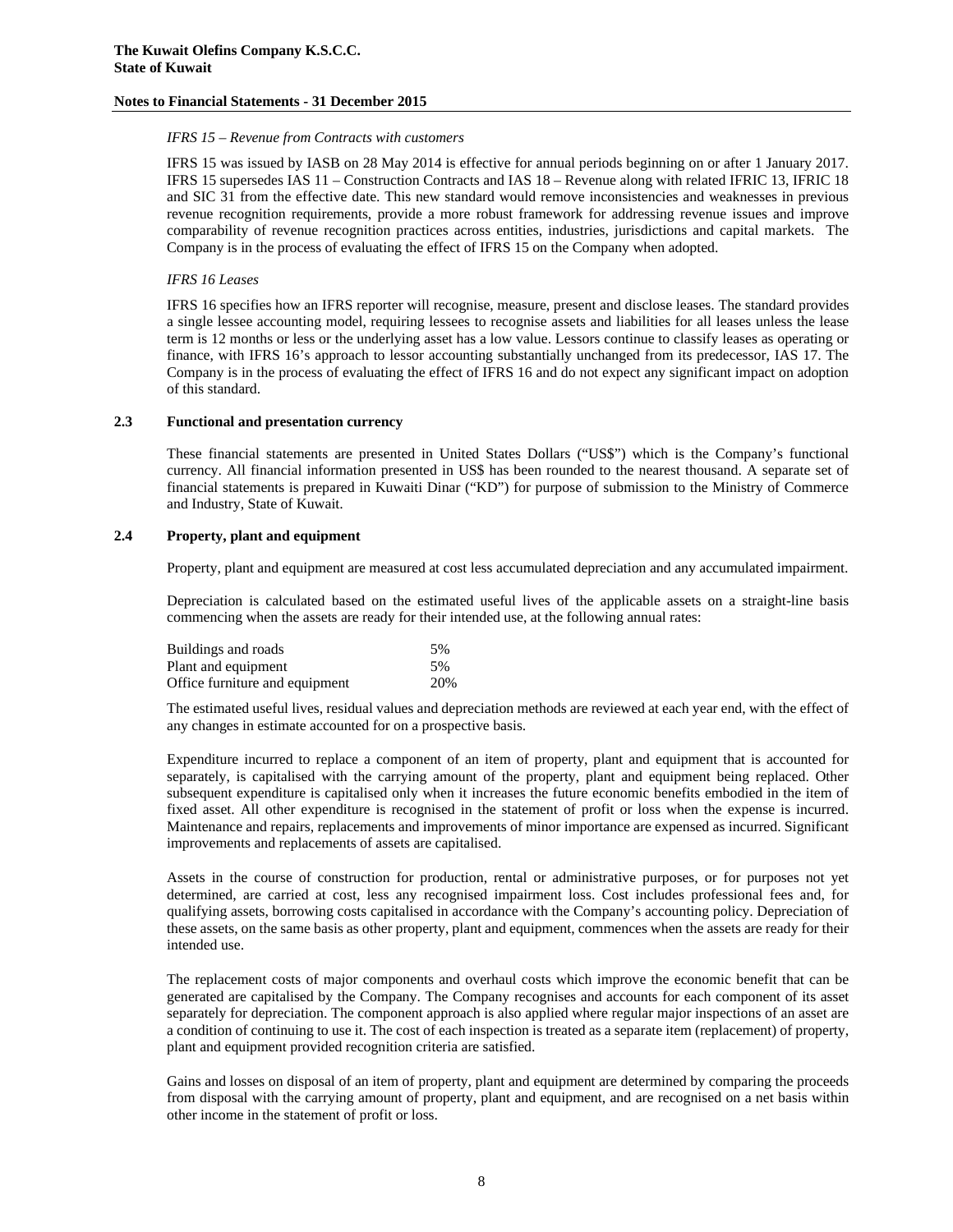## **2.5 Intangible assets**

Intangible assets consist of technology and licences for the manufacture of ethylene and ethylene glycol, and reservation right fees for the right of use of the new utilities and infrastructure facilities developed by Equate Petrochemical Company K.S.C.C and its subsidiaries. ("EQUATE") under the Olefins II Projects (Note 5). Intangibles are measured at cost less accumulated amortisation and any accumulated impairment losses. Costs that are directly associated with identifiable non-monetary assets controlled by the Company and that will probably generate economic benefits exceeding cost beyond one year are recognised as intangible assets.

The intangible assets are amortised from the date of commencement of commercial production on a straight-line basis over twenty years. The estimated useful lives, residual values and amortisation methods are reviewed at each year end, with the effect of any changes in estimate being accounted for on a prospective basis.

The carrying amount of intangible asset is reviewed at each financial position date to determine whether there is any indication of impairment. If any such indication exists, an impairment loss is recognized in the statement of comprehensive income, being the difference between carrying value and the asset's recoverable amount. For the purposes of assessing impairment, assets are grouped at the lowest levels for which there are separately identifiable cash flows.

#### **2.6 Impairment of tangible and intangible assets**

An asset is impaired if its carrying amount exceeds its estimated recoverable amount. The recoverable amount of an asset is the higher of an asset's fair value less cost to sell and value in use. Fair value less cost to sell is the amount obtainable from the sale of an asset in an arm's length transaction. Value in use is the present value of estimated future cash flows expected to arise from the continuing use of an asset and from its disposal at the end of its useful life. An assessment is made at each statement of financial position date to determine whether there is objective evidence that a specific asset, or a group of similar assets, may be impaired. If such evidence exists, an impairment loss is recognised in the statement of profit or loss.

Where an impairment loss subsequently reverses, the carrying amount of the asset (cash-generating unit) is increased to the revised estimate of its recoverable amount, but so that the increased carrying amount does not exceed the carrying amount that would have been determined had no impairment loss been recognised for the asset (cashgenerating unit) in prior years. A reversal of an impairment loss is recognised immediately in the statement of profit or loss.

## **2.7 Financial instruments**

#### **Classification**

The Company classifies its financial instruments as loans and receivables, financial liabilities other than at fair value through profit or loss and derivatives. Management determines the appropriate classification at the time of acquisition.

#### **Recognition and de-recognition**

The Company recognizes financial assets and financial liabilities on the date it becomes a party to the contractual provisions of the instruments. A financial asset (in whole or in part) is de-recognised when the contractual right to the cash flows from the financial asset expires or, when the Company transfers substantially all the risks and rewards of ownership and has not retained control. If the Company has retained control, it continues to recognize the financial asset to the extent of its continuing involvement in the financial asset. A financial liability is derecognized when the obligation specified in the contract is discharged, cancelled or expired.

All regular way purchase and sale of financial assets are recognized using trade date accounting. Regular way purchase or sales are purchases or sales of financial assets that require delivery of assets within the time frame generally established by regulations or conventions in the market place.

#### **Measurement**

#### *Loans and receivables*

These are non derivative financial assets with fixed or determinable payments that are not quoted in an active market. These are subsequently measured at amortized cost using the effective yield method.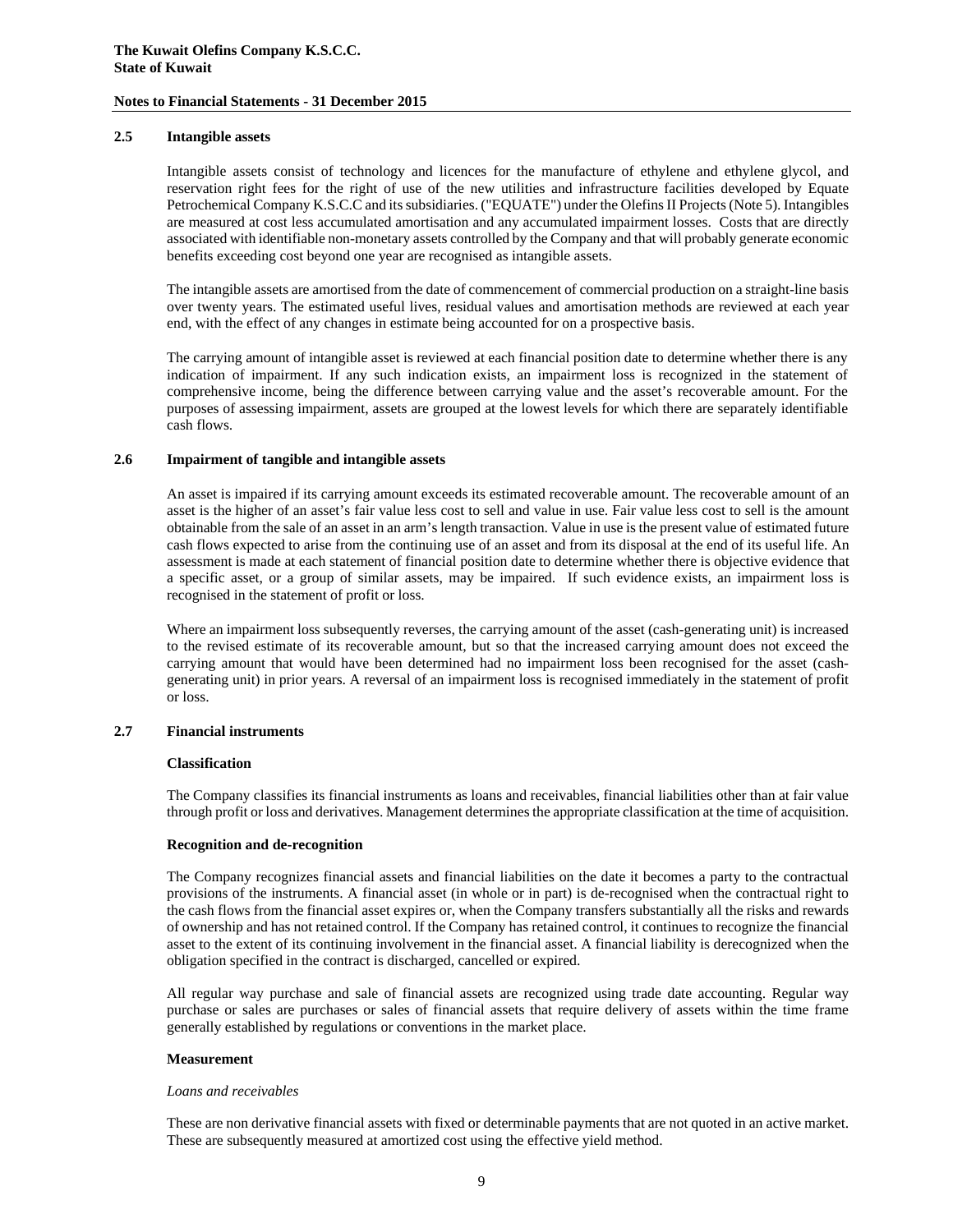Due from related parties, trade receivables, other receivables and cash and bank balances are classified as loans and receivables.

#### *Financial liabilities other than at fair value through profit or loss*

Financial liabilities other than at fair value through profit or loss are subsequently measured at amortized cost using the effective yield method.

Loans and borrowings, due to related parties, accruals and other liabilities and trade payables are classified as financial liabilities other than at fair value through profit or loss

#### *Derivatives*

Derivatives are initially recognised at fair value at the date a derivative contract is entered into and are subsequently remeasured to their fair value at each statement of financial position date. The resulting gain or loss is recognised in the statement of profit or loss immediately. Foreign exchange forward contracts are treated as trading instruments and are stated at fair market value with gains or losses included in foreign exchange gain / (loss) in the statement of profit or loss within the period they occur.

#### **Fair values**

Fair value is the price that would be received to sell an asset or paid to transfer a liability in an orderly transaction between market participants at the measurement date. The fair value measurement is based on the presumption that the transaction to sell the asset or transfer the liability takes place either:

- In the principal market for the asset or liability, or
- In the absence of a principal market, in the most advantageous market for the asset or liability

The principal or the most advantageous market must be accessible to by the Company.

The fair value of an asset or a liability is measured using the assumptions that market participants would use when pricing the asset or liability, assuming that market participants act in their economic best interest.

The fair value of financial instruments carried at amortised cost, other than short-term financial instruments, is estimated by discounting the future contractual cash flows at the current market interest rates for similar financial instruments.

#### **Fair value hierarchy**

The Company uses the following hierarchy for determining and disclosing the fair values of financial instruments by valuation technique:

- Quoted prices (unadjusted) in active markets for identical assets or liabilities (level 1)
- Inputs other than quoted prices included within level 1 that are observable for the asset or liability, either directly (that is, as prices) or indirectly (that is, derived from prices) (level 2).
- Inputs for the asset or liability that are not based on observable market data (that is, unobservable inputs) (level 3)

The level in the fair value hierarchy within which the fair value measurement is categorised in its entirety is determined on the basis of the lowest level input that is significant to the fair value measurement in its entirety. For this purpose, the significance of an input is assessed against the fair value measurement in its entirety. If a fair value measurement uses observable inputs that require significant adjustment based on unobservable inputs, that measurement is a level 3 measurement.

For financial instruments carried at amortized cost, fair values are not materially different from their carrying values and are used only for disclosure purpose. Fair value of such financial instruments are classified under level 3 determined based on discounted cash flow basis, with most significant inputs being the discount rate that reflects the credit risk of counterparties.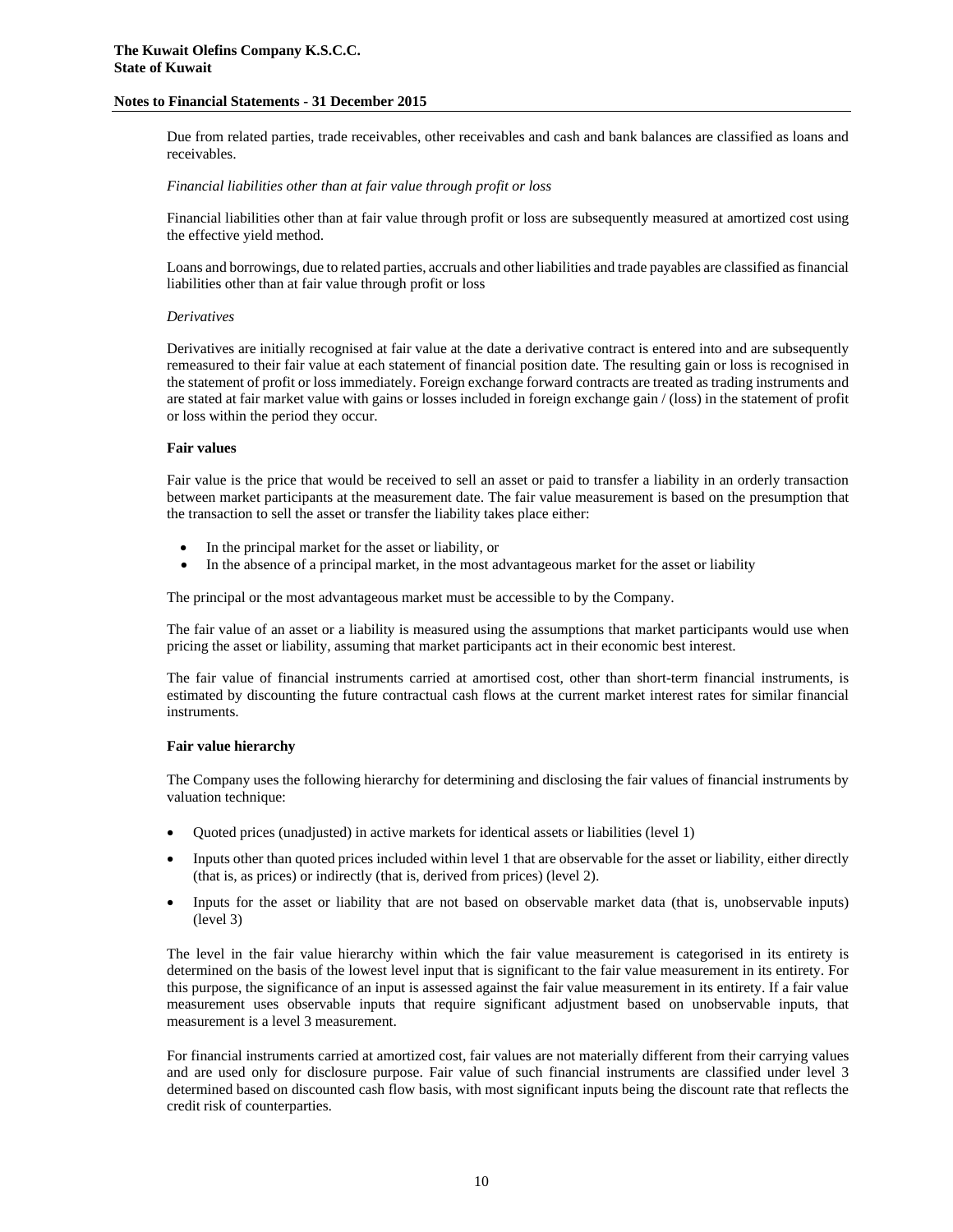#### *Impairment*

#### *Assets carried at amortised cost*

If there is objective evidence that an impairment loss on assets carried at amortised cost has been incurred, the amount of the loss is measured as the difference between the asset's carrying amount and the present value of estimated future cash flows (excluding future expected credit losses that have not been incurred) discounted at the financial asset's original effective interest rate (i.e. the effective interest rate computed at initial recognition). The carrying amount of the asset is reduced through use of an allowance account. The amount of the loss is recognised in statement of profit and loss.

If, in a subsequent period, the amount of the impairment loss decreases and the decrease can be related objectively to an event occurring after the impairment was recognised, the previously recognised impairment loss is reversed, to the extent that the carrying value of the asset does not exceed its amortised cost at the reversal date. Any subsequent reversal of an impairment loss is recognised in statement of profit and loss.

## **2.8 Cash and cash equivalents**

Cash and cash equivalents consist of cash on hand, bank current accounts and short term deposits with an original maturity of three months or less from the date of placement.

#### **2.9 Inventories**

Finished goods are measured at the lower of weighted average cost or net realisable value. The cost of finished products includes direct materials, direct labour and fixed and variable manufacturing overhead and other costs incurred in bringing inventories to their present location and condition.

Raw materials and catalysts are measured at weighted average cost net of allowance for slow-moving and obsolete items.

Spare parts are not intended for resale and are measured at weighted average cost after making allowance for slowmoving and obsolete items. Purchase cost includes the purchase price, import duties, transportation, handling and other direct costs.

Net realisable value is the estimated selling price for inventories in the ordinary course of business less estimated costs of completion and selling expenses.

#### **2.10 Revenue recognition**

Sales net of applicable discounts, are recognised when the revenue is realised or realisable, has been earned, and collectability is reasonably assured. Revenue is recognised when significant risks and rewards of ownership are transferred to the buyer, which usually occurs at the time shipment is made. EG production is sold FOB ("Free On Board") shipping point. The transfer of the risks and rewards of ownership occurs when the product is delivered to the freight carrier. The Company's terms of sale are included in its contracts of sale, order confirmation documents and invoices. Freight costs are recorded as "Cost of Sales".

Interest income is accrued on effective yield basis, which is the rate that exactly discounts estimated future cash receipts through the expected life of the financial asset to that asset's net carrying amount.

## **2.11 Provisions for liabilities**

A provision is recognised if, as a result of a past event, the Company has a present legal or constructive obligation that can be estimated reliably, and it is probable that an outflow of economic benefits will be required to settle the obligation. Provisions are determined by discounting the expected future cash flows that reflects current market assessments of the time value of money and the risks specific to the liability.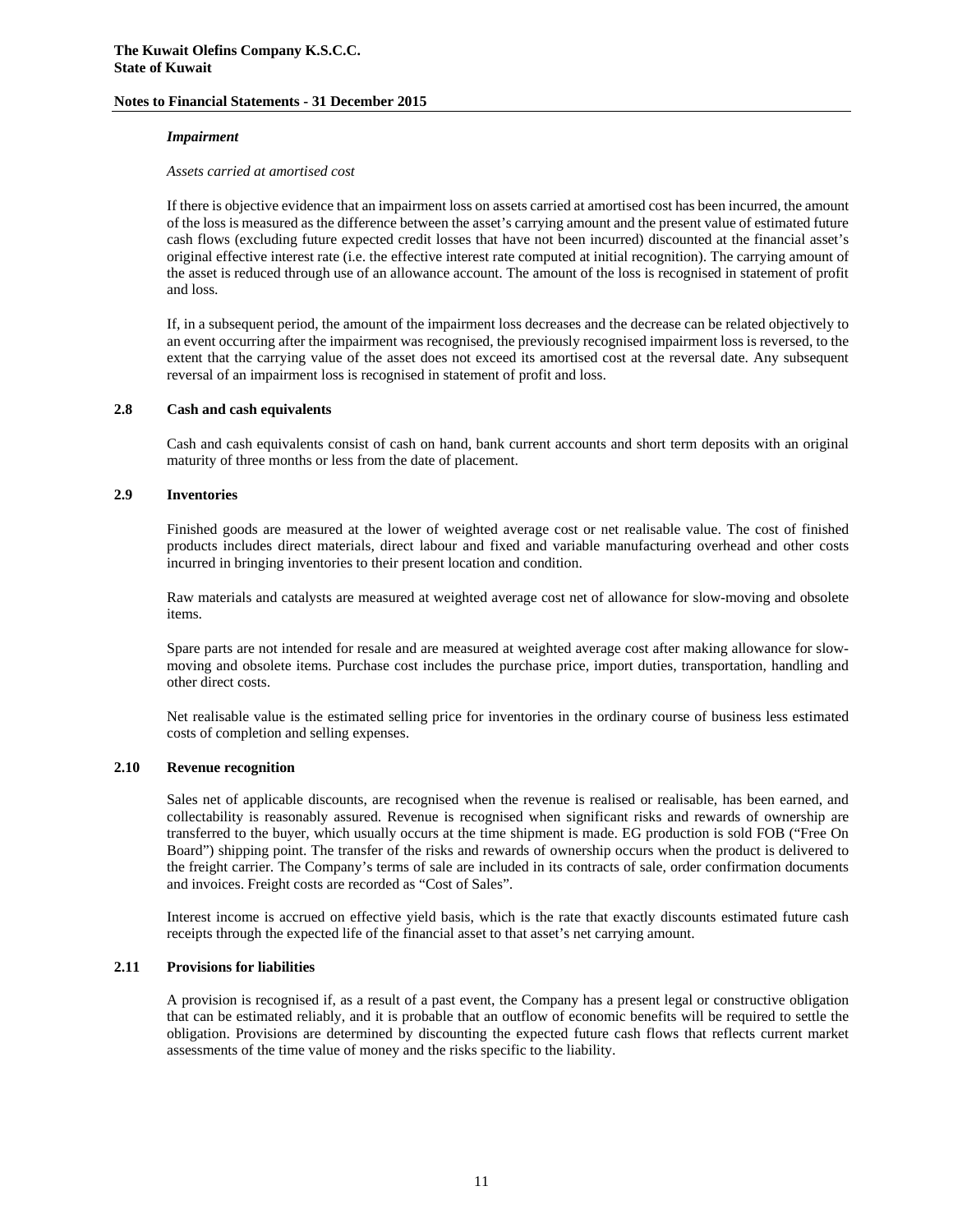## **2.12 Borrowing costs**

Borrowing costs directly attributable to the construction of qualifying assets, which are assets that necessarily take a substantial period of time to get ready for their intended use, are added to the cost of those assets by applying a capitalisation rate on the expenditure on such assets, until such time as the assets are substantially ready for their intended use. The capitalisation rate used by the Company is the weighted average of the borrowing costs applicable to the outstanding borrowings during the period. Borrowing costs that are not directly attributable to the acquisition, construction, or production of qualifying assets are recognised in the statement of profit or loss using the effective interest method in the period in which they are incurred.

## **2.13 Accounting for leases**

#### *Operating leases*

Leases of assets under which all the risks and benefits of ownership are effectively retained by the lessor are classified as operating leases. Lease payments under operating leases are charged to the statement of comprehensive income on a straight line basis over the lease term.

## **2.14 Foreign currencies transactions.**

The functional currency of the Company is the US Dollars (USD). Though the primary economic environment in which the Company operates is the State of Kuwait, the functional currency is US Dollar as it is the currency that mainly dictates the Company's sales proceeds from goods and services and the costs of goods or services.

Foreign currency transactions are translated into US Dollars at the rates prevailing on the transaction date. Monetary assets and liabilities denominated in foreign currencies are translated into US Dollars at the rates of exchange ruling at the financial position date. Resultant gains or losses are taken to the statement of profit or loss.

Non-monetary assets and liabilities denominated in foreign currencies that are measured in terms of historical cost in a foreign currency are translated using the exchange rate at the date of transaction.

Non-monetary assets and liabilities denominated in foreign currencies that are measured at fair value are retranslated to the functional currency at the exchange rate at the date that the fair value was determined. Foreign currency differences arising on retranslation are recognised in the statement of profit or loss.

#### **3. Critical accounting judgements and key sources of estimation uncertainty**

The preparation of financial statements in conformity with IFRSs require management to make judgments, estimates and assumptions that affect the application of accounting policies and the reported amounts of assets, liabilities, income and expenses. Actual results may differ from these estimates.

Estimates and underlying assumptions are reviewed on an ongoing basis. Revisions to accounting estimates are recognised in the period in which the estimates are revised and in any future periods affected.

The following are the critical accounting judgements, apart that management has made in the process of applying the entity's accounting policies and that have the most significant effect on the amounts recognised in financial statements.

#### *Determination of functional currency*

Functional currency is the currency of the primary economic environment in which the Company operates. When indicators of the primary economic environment are mixed, management uses its judgment to determine the functional currency that most faithfully represents the economic effect of the underlying transactions, events and conditions. The management have determined that the functional currency of the Company is US\$ since the majority of the Company's transactions are denominated in US\$. Sales and Purchases are also received and paid in US\$.

#### **Key sources of estimation uncertainty**

The key assumptions concerning the future and other key sources of estimation uncertainty at the statement of financial position date are discussed below: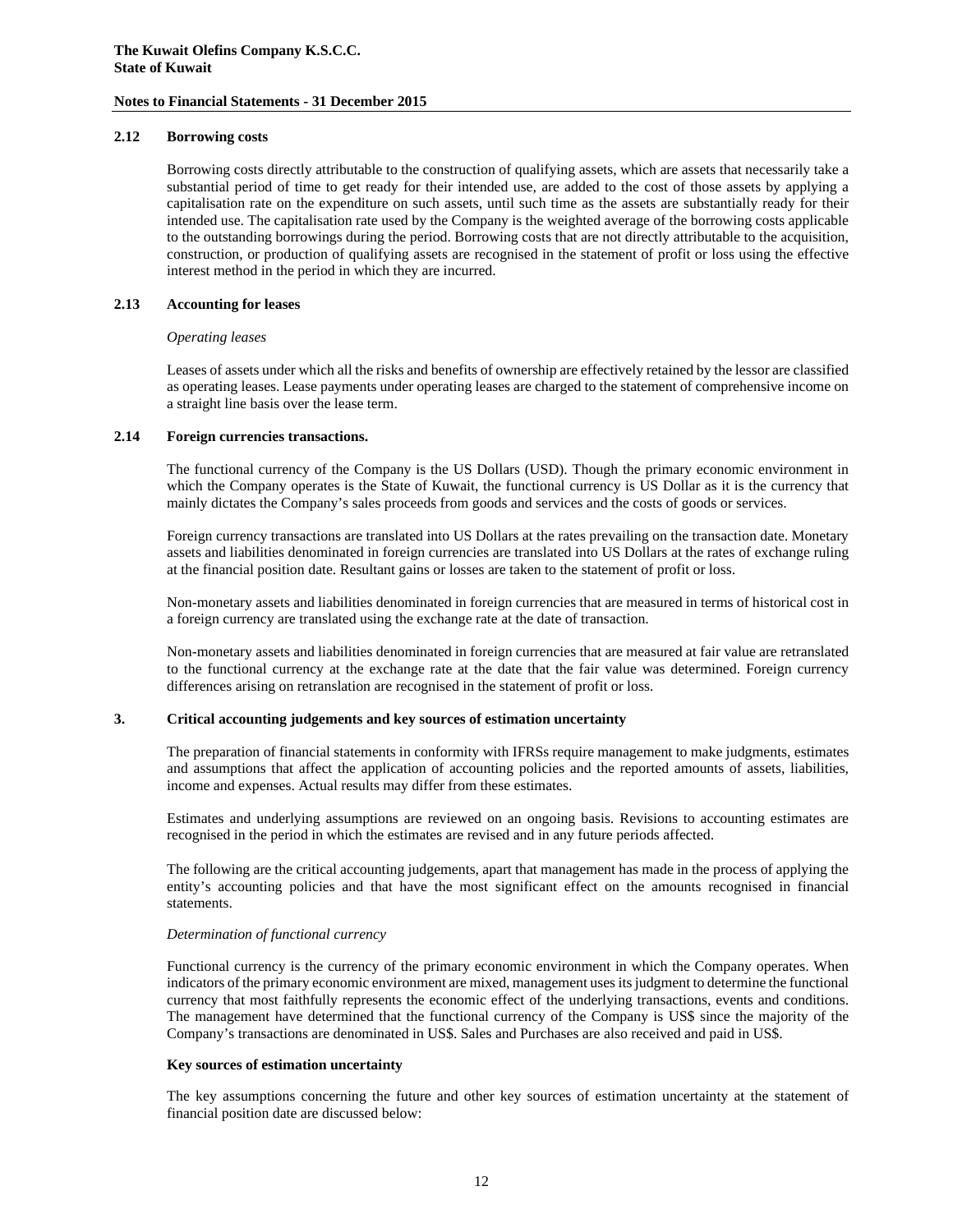#### *Impairment of loans and receivables*

The Company's management periodically reviews items classified as loans and receivables to assess whether an allowance for impairment should be recorded in the statement of profit or loss. Management estimates the amount and timing of future cash flows when determining the level of allowance required. Such estimates are necessarily based on assumptions about several factors involving varying degrees of judgement and uncertainty.

## *Impairment of tangible and intangible assets and useful lives*

The Company's management tests annually whether tangible and intangible assets have suffered impairment in accordance with accounting policies , the recoverable amount of an asset is determined based on value-in-use method. This method uses estimated cash flow projections over the estimated useful life of the asset discounted using market rates.

During the year, the Company reviewed the estimated useful life over which its tangible assets are depreciated and intangible assets are amortised. The Company's management is satisfied that the estimates of useful life are appropriate. The depreciation and amortisation charged for the year may change significantly if actual life is different than the estimated useful life.

## **4. Property, plant and equipment**

|                                     |                               |                               | <b>US \$ '000</b>                           |                                     |              |
|-------------------------------------|-------------------------------|-------------------------------|---------------------------------------------|-------------------------------------|--------------|
|                                     | <b>Buildings</b><br>and roads | <b>Plant</b> and<br>equipment | <b>Office</b><br>furniture and<br>equipment | <b>Assets under</b><br>construction | <b>Total</b> |
| Cost                                |                               |                               |                                             |                                     |              |
| Balance as at 1 January 2014        | 9,641                         | 1,121,057                     | 22,135                                      | 1,248                               | 1,154,081    |
| Additions                           |                               |                               |                                             | 8,202                               | 8,202        |
| <b>Transfers</b>                    |                               | 4,966                         |                                             | (4,966)                             |              |
| Balance as at 31 December 2014      | 9,641                         | 1,126,023                     | 22,135                                      | 4,484                               | 1,162,283    |
| Additions                           |                               |                               |                                             | 4,573                               | 4,573        |
| Disposals                           |                               | (1,239)                       |                                             |                                     | (1,239)      |
| <b>Transfers</b>                    |                               | 8,007                         |                                             | (8,007)                             |              |
| Balance as at 31 December 2015      | 9,641                         | 1,132,791                     | 22,135                                      | 1,050                               | 1,165,617    |
| <b>Accumulated depreciation and</b> |                               |                               |                                             |                                     |              |
| impairment losses                   |                               |                               |                                             |                                     |              |
| Balance as at 1 January 2014        | 2,450                         | 284,158                       | 22,135                                      |                                     | 308,743      |
| Charge for the year                 | 482                           | 56,768                        |                                             |                                     | 57,250       |
| Balance as at 31 December 2014      | 2,932                         | 340,926                       | 22,135                                      |                                     | 365,993      |
| Charge for the year                 | 482                           | 57,063                        |                                             |                                     | 57,545       |
| Disposals                           |                               | (782)                         |                                             |                                     | (782)        |
| Balance as at 31 December 2015      | 3,414                         | 397,207                       | 22,135                                      |                                     | 422,756      |
| <b>Carrying amounts</b>             |                               |                               |                                             |                                     |              |
| As at 31 December 2014              | 6,709                         | 785,097                       |                                             | 4,484                               | 796,290      |
| As at 31 December 2015              | 6,227                         | 735,584                       |                                             | 1,050                               | 742,861      |

Depreciation is allocated to cost of sales as it relates to the Olefins Plant. The Company's plant was constructed on a land leased from Government of Kuwait and this renewable lease is valid until May 2031.

## **5. Intangible assets**

|                                                          | <b>US\$ '000</b> |         |
|----------------------------------------------------------|------------------|---------|
|                                                          | 2015             | 2014    |
| Cost                                                     |                  |         |
| Licence fees paid to Technip USA Corporation ("TECHNIP") | 2.210            | 2,210   |
| Licence fees paid to The Dow Chemical Company ("DOW")    | 90.160           | 89,298  |
| Licence fees paid to UOP Limited                         | 364              | 364     |
| Reservation right fees paid to EQUATE                    | 340,255          | 340,255 |
| As at 31 December                                        | 432,989          | 432,127 |
| <b>Accumulated amortisation</b>                          |                  |         |
| As at 1 January                                          | 131.002          | 109,367 |
| Charge for the year                                      | 21,650           | 21,635  |
| As at 31 December                                        | 152,652          | 131,002 |
| <b>Carrying amounts</b>                                  | 280,337          | 301,125 |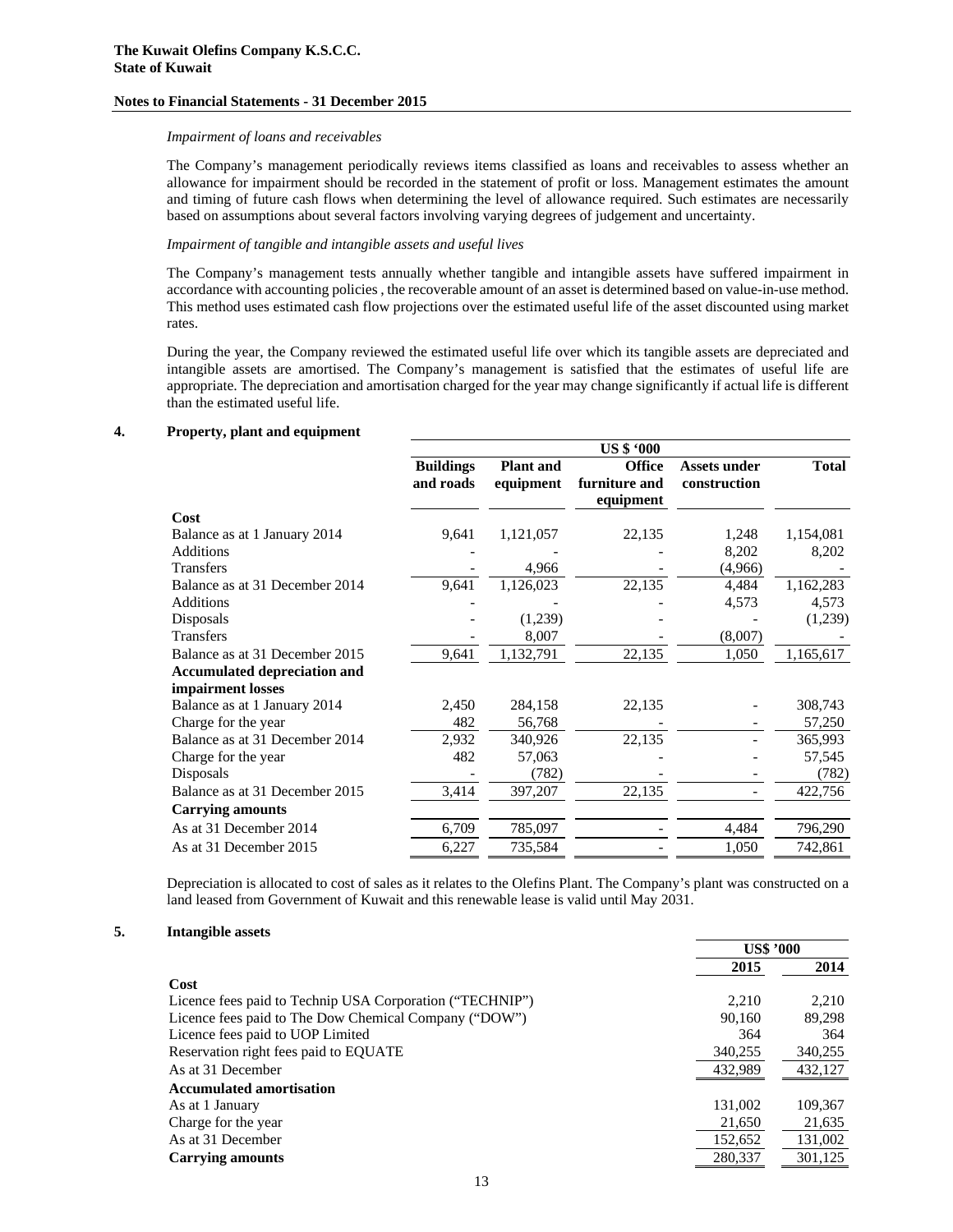Licence fees paid to TECHNIP and to UOP Limited represent the amounts incurred for the acquisition of Ethylene technology. Licence fees paid to DOW represent the amount incurred for acquisition of Glycol technology. Licence fees are being amortised over 20 years. During the year Company paid US\$ 0.9 million to DOW towards increase in the annual licensed capacity.

Amortisation of intangible assets is allocated to cost of sales.

Reservation right fees represent the Company's share of the total costs incurred on the Utilities and Infrastructure facilities developed and owned by EQUATE (Note 14).

## **6. Inventories**

|    |                                                                         | <b>US\$ '000</b> |         |
|----|-------------------------------------------------------------------------|------------------|---------|
|    |                                                                         | 2015             | 2014    |
|    | Raw materials and consumables                                           | 19,332           | 7,190   |
|    | Finished goods                                                          | 1,363            | 3,463   |
|    |                                                                         | 20,695           | 10,653  |
| 7. | <b>Bank balances</b>                                                    |                  |         |
|    |                                                                         | <b>US\$ '000</b> |         |
|    |                                                                         | 2015             | 2014    |
|    |                                                                         |                  |         |
|    | Bank balances                                                           | 7,150            | 4,996   |
|    | Time deposits with original maturity of three months or less            | 124.616          | 82,100  |
|    | Cash and cash equivalents in statement of cash flows                    | 131,766          | 87,096  |
|    | Add: Time deposits with original maturity period exceeding three months | 323,286          | 531,250 |
|    |                                                                         |                  |         |

The effective interest rate on time deposits as at 31 December 2015 was 0.89% (2014: 0.89%) per annum.

## **8. Share capital**

The authorised share capital of the Company comprises 1,060 million authorised, issued and fully paid up shares of 100 Fils each (2014: 1,060 million authorised shares of 100 Fils each) (1,000 Fils equal 1 Kuwaiti Dinar).

#### *Statutory reserve*

In accordance with the Companies Law No. 25 of 2012, as amended, and the Company's articles of association, 10% of the profit for the year is transferred to statutory reserve, until the reserve totals 50% of the paid-up share capital. The reserve is not available for distribution except for payment of a dividend of 5% of paid-up share capital in years when profit is not sufficient for the payment of such dividends.

During 2013, the shareholders in the AGM resolved to discontinue the transfer to statutory reserve as the reserve reached 50% of the Company's paid up share capital. Accordingly, there are no transfers to the statutory reserve during the year.

#### *Proposed dividend*

The Board of Directors proposed a cash dividend of US\$ 332.66 million for the year ended 31 December 2015 (2014: US\$ 473.53 million) which is subject to the approval of shareholders at the Annual General Assembly. This dividend has not been recorded in the accompanying financial statement and will be recorded after approval of the shareholders. On 30 March 2015, the shareholders approved the dividend for the year ended 31 December 2014 and accordingly US\$ 473.54 million, representing 44.67 cents per share was paid by the Company.

## **9. Cost of sales**

|                               | <b>US \$ '000</b> |         |
|-------------------------------|-------------------|---------|
|                               | 2015              | 2014    |
| Materials                     | 150,013           | 156,916 |
| Distribution expenses         | 6,163             | 7,451   |
| Service cost                  | 100,760           | 94,508  |
| Depreciation and amortisation | 79,195            | 78,885  |
|                               | 336,131           | 337,760 |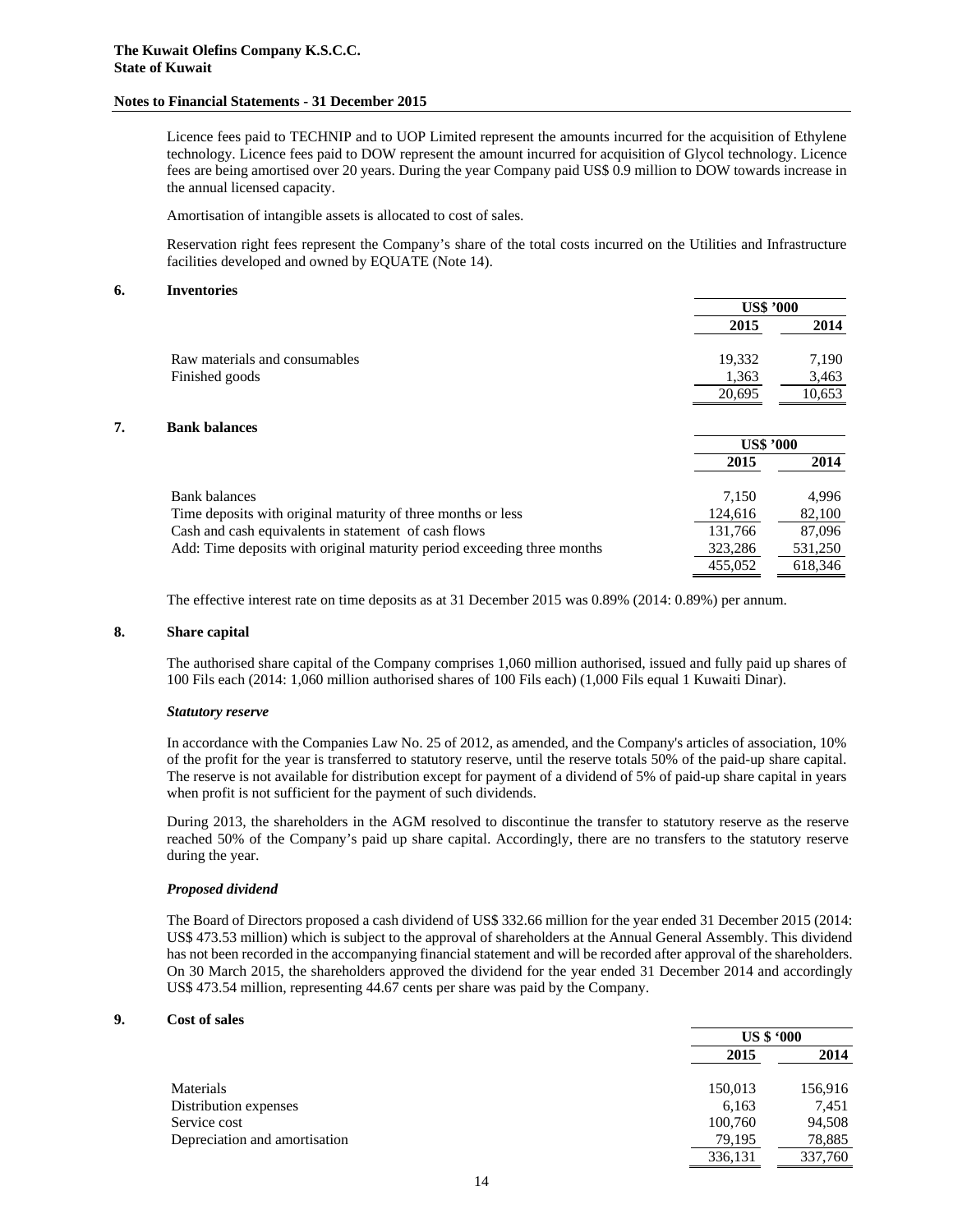## **10. General, administrative and selling expenses**

|                     | <b>US \$ '000</b> |       |
|---------------------|-------------------|-------|
|                     | 2015              | 2014  |
| Marketing and sales | 1,775             | 1,982 |
| Administration      | 3,879             | 4,372 |
|                     | 5,654             | 6.354 |

#### **11. Finance Cost**

This represents interest expenses on term loan facility taken from EQUATE at an effective interest rate of 0.91% (2014: 0.90%) as disclosed in Note 14.

#### **12. Contribution to Kuwait Foundation for the Advancement of Sciences (KFAS)**

KFAS is calculated at 1% of the net profit for the year of the Company after deducting the transfer to statutory reserve.

#### **13. Contribution to Zakat**

Zakat is calculated at 1% on the net profit for the year attributable to Kuwaiti shareholders of the Company after allowable deductions. The current year charge includes additional Zakat of USD 5,920 thousands assessed by Ministry of Finance. These charges are adjusted with the dividend distribution as agreed with the shareholders.

## **14. Related party transactions**

In the normal course of business, the Company enters into transactions with its shareholders PIC (wholly owned by Kuwait Petroleum Corporation ("KPC")), BPC, QPIC, DOW and its affiliates.

On 17 April 2006, the Company signed a distribution agreement with MEGlobal International FZE Dubai ("MEGlobal") as distributor for EG produced by the Company. MEGlobal is a 50:50 joint venture of PIC and DOW.

During 2004, DOW and PIC initiated a number of joint venture petrochemical projects ("Olefins II projects") in Kuwait to manufacture polyethylene, ethylene glycol and styrene monomer. The Olefins II projects consists of the EQUATE expansion project, the incorporation and development of the Company and The Kuwait Styrene Company ("TKSC").

On 2 December 2004, the Company signed a Materials and Utilities Supply Agreement ("MUSA") with EQUATE. Under the terms of the MUSA, the Company contributed reservation right fees to EQUATE that represent 45.32% of the capital construction costs incurred by EQUATE on the new utilities and infrastructure facilities developed and owned by EQUATE. The percentage contribution of reservation right fee is based on the usage percentage of the new utilities and infrastructure facilities by the Company.

On 2 December 2004, the Company signed an Operations, Maintenance and Services Agreement ("OMSA") with EQUATE. Under the terms of the OMSA, the Company receives various services from EQUATE in respect of the Olefins II operations.

On 2 December 2004, the Company signed an Ethylene Supply Agreement with EQUATE and TKSC. Under the terms of the agreement, the price per metric tonne of ethylene is paid by EQUATE and TKSC based on the quantities delivered to them at the contract price.

During 2005, Services Agreements were signed between the Company, DOW, PIC and EQUATE for the provision of various services to the Company during the development of the Plant under construction. Since then the plant has been constructed and it is fully operational.

On 31 May 2006, the Company signed a US\$ 1,504 million term loan agreement with EQUATE being the Company's share of term loan EQUATE obtained from local and foreign banks ('Lenders'). The term loan is repayable over a period of 11 years in semi-annual instalments starting from 15 December 2009 and carries the coupon rate of LIBOR +0.625% till 19 May 2013, LIBOR +0.725% till 19 May 2016 and LIBOR + 0.825% till the maturity date. The facility is secured by a charge over the Company's property, plant and equipment and bank balances (Note 4 and 7). Subsequent to the balance sheet date, the Lenders have released the lien on the above assets.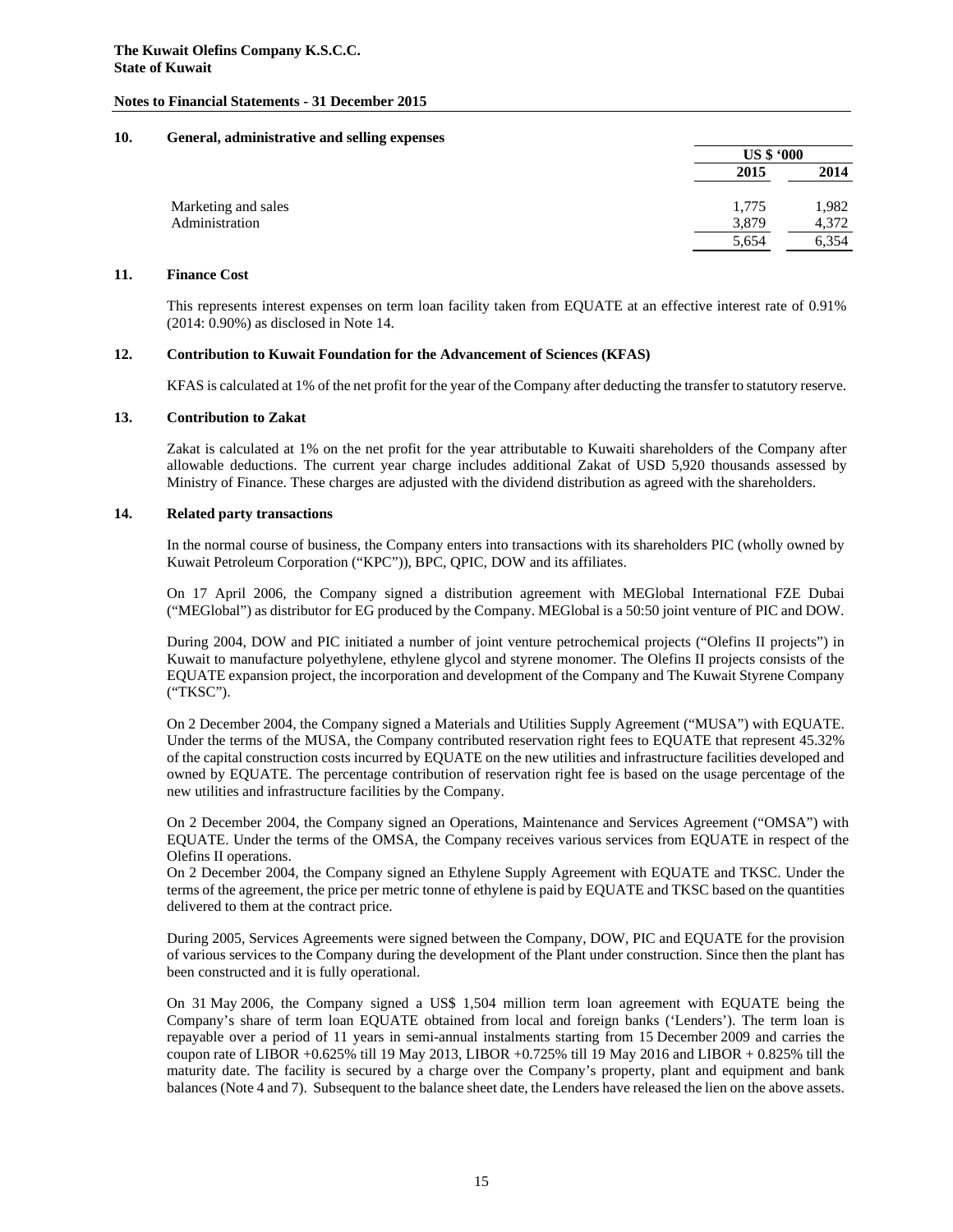Details of significant related party transactions and balances are as follows:

|                                                                                  | <b>US\$ '000</b> |            |
|----------------------------------------------------------------------------------|------------------|------------|
|                                                                                  | 2015             | 2014       |
| Due from related parties                                                         |                  |            |
| Due from EQUATE                                                                  | 7,846            | 6,992      |
| Due from PIC                                                                     | 3,106            | 2,524      |
| Due from KPC                                                                     | 37,434           | 37,434     |
| Due from KPPC                                                                    |                  | 120        |
| Due from BPC                                                                     | 1,115            |            |
| Due from QPIC                                                                    | 743              |            |
| Due from TKSC                                                                    | 2,686            | 3,699      |
| Due from ME Global                                                               | 80,040           | 113,951    |
|                                                                                  | 132,970          | 164,720    |
| <b>Loans and borrowings</b>                                                      |                  |            |
| <b>EQUATE</b>                                                                    |                  |            |
| Non-current portion of loans and borrowings                                      | 518,586          | 649,723    |
| Current portion of loans and borrowings                                          | 132,306          | 125,220    |
|                                                                                  | 650,892          | 774,943    |
|                                                                                  |                  |            |
| Movement in loans and borrowings                                                 |                  |            |
| Balance at 1 January                                                             | 774,943          | 892,319    |
| Payment during the year                                                          | (125, 220)       | (118, 544) |
| Loan origination fees                                                            | 1,169            | 1,168      |
| Balance at 31 December                                                           | 650,892          | 774,943    |
|                                                                                  |                  |            |
| Due to related parties                                                           |                  |            |
| Due to EQUATE                                                                    | 16,329           | 18,870     |
| Due to PIC                                                                       | 1,875            | 1,000      |
| Due to KPPC                                                                      | 280              | 9          |
| Due to KPC                                                                       | 12,936           | 12,836     |
| Due to Kuwait Oil Company                                                        | 501              |            |
| Due to DOW                                                                       | 5,179            | 42         |
|                                                                                  | 37,100           | 32,757     |
| <b>Sales</b>                                                                     |                  |            |
| Sales of EG to MEGlobal                                                          | 554,476          | 684,744    |
| Sales to EQUATE, TKSC and PIC                                                    | 134,279          | 140,365    |
|                                                                                  |                  |            |
| <b>Expenses</b>                                                                  |                  |            |
| Feed gas purchased from KPC                                                      | 83,699           | 97,344     |
| Catalysts and other raw materials purchased from DOW                             | 24,058           |            |
| Olefins II plant management fees to EQUATE                                       | 3,053            | 3,474      |
| Operating and utility cost reimbursed to EQUATE for running the Olefins II plant | 147,725          | 155,116    |

## **15. Financial instruments –Fair value and risk management**

The Company's assets and liabilities include the following financial instruments:

Due from related parties Trade receivables Other receivables Bank balances Loans and borrowings Due to related parties Trade payables Accruals and other liabilities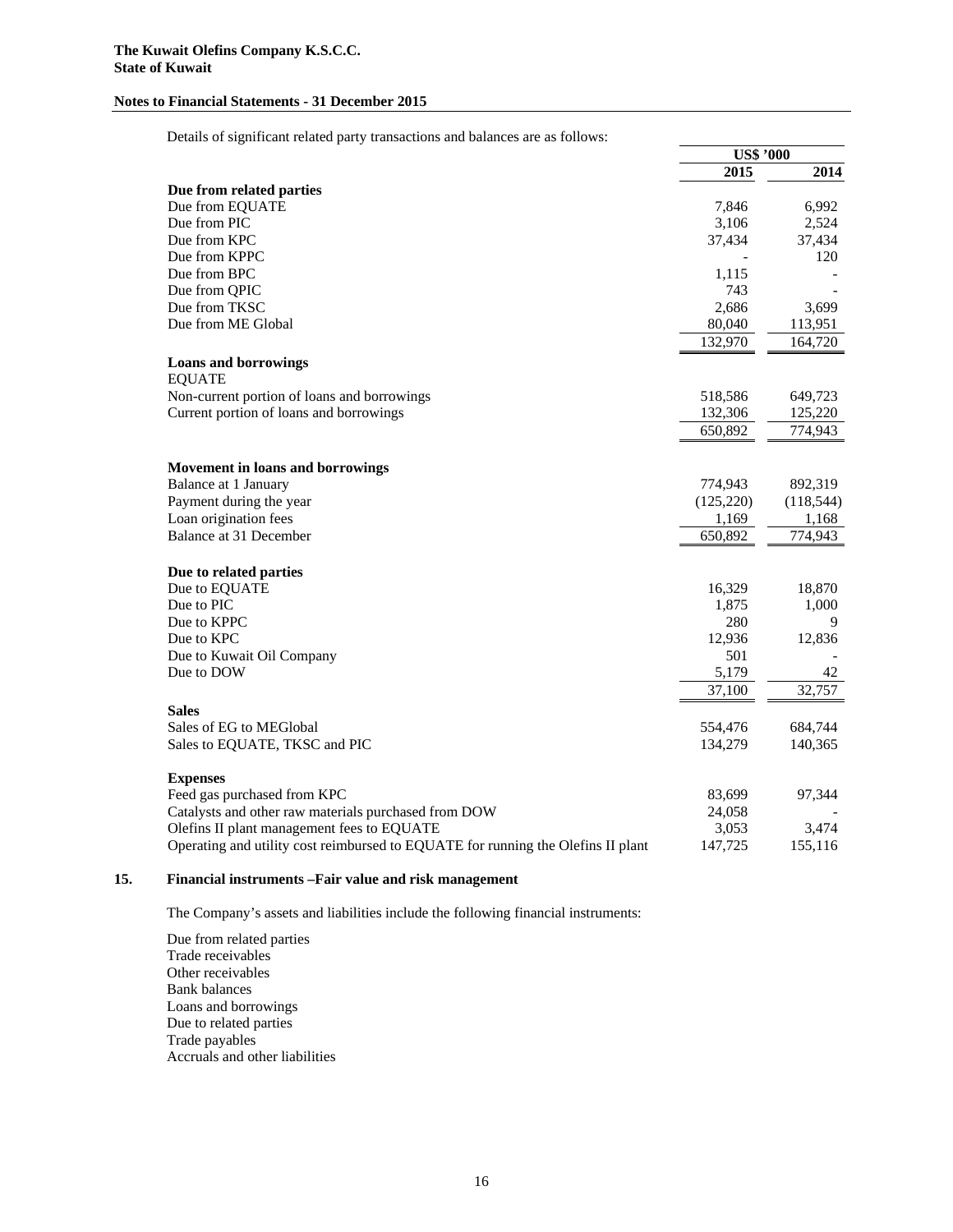#### **Fair value**

The fair values of the above financial instruments are not significantly different from their book values. The Company uses a variety of methods and makes assumptions that are based on market conditions existing at each financial position date.

## **Financial risk factor**

The Company's use of financial instruments exposes it to a variety of financial risks such as market risk, credit risk and liquidity risk. The Company continuously reviews its risk exposures and takes measures to limit it to acceptable levels. Risk management is carried out by the senior management under policies approved by the board of directors. Senior management identifies and evaluates financial risks in close co-operation with the operating units.

The Board of Directors has overall responsibility for the establishment and oversight of the Company's risk management framework.

The Audit Committee oversees how management monitors compliance with the Company's risk management policies and procedures, and reviews the adequacy of the risk management framework in relation to the risks faced by the Company.

The significant risks that the Company is exposed to are discussed below:

#### **(a) Market risk**

Market risk is the risk that changes in market prices, such as foreign exchange rates, interest rates and the equity prices will affect the Company's income or the value of its holdings of financial instruments. The objective of market risk management is to manage and control market risk exposures within acceptable parameters, while optimising the return.

The Company's activities expose it primarily to the financial risks of changes in foreign currency exchange rates and interest rates.

#### *Foreign currency risk*

The Company undertakes certain transactions denominated in foreign currencies. Hence, exposures to exchange rate fluctuations arise.

Foreign currency exposure risks are managed by dealing in forward contracts within approved limits. As at 31 December 2015, the Company had following net notional forward exchange contracts (off balance sheet exposure):

|                               | <b>US\$ '000</b> |        |
|-------------------------------|------------------|--------|
|                               | 2015             | 2014   |
| <b>Short position</b><br>Euro | 10,899           | 25,523 |

The fair value of these forward exchange contracts was not significant at 31 December 2015. These contracts mature within one month from the statement of financial position date.

The Company's on balance sheet exposure to foreign currency denominated monetary assets and monetary liabilities at the reporting date are as follows:

| 31 December 2015 (US\$'000) | Euro        | <b>Kuwaiti Dinar</b> | <b>Other</b> |
|-----------------------------|-------------|----------------------|--------------|
| Assets                      | 8,788       | 887                  |              |
| Liabilities                 |             | (5,588)              |              |
| Net long/ (short) exposure  | 8.788       | (4,701)              |              |
| 31 December 2014 (US\$'000) | <b>Euro</b> | <b>Kuwaiti Dinar</b> | <b>Other</b> |
| Assets                      | 20.752      | 56                   | 6            |
| Liabilities                 |             | (16,880)             |              |
| Net long/(short) exposure   | 20,752      | (16, 824)            |              |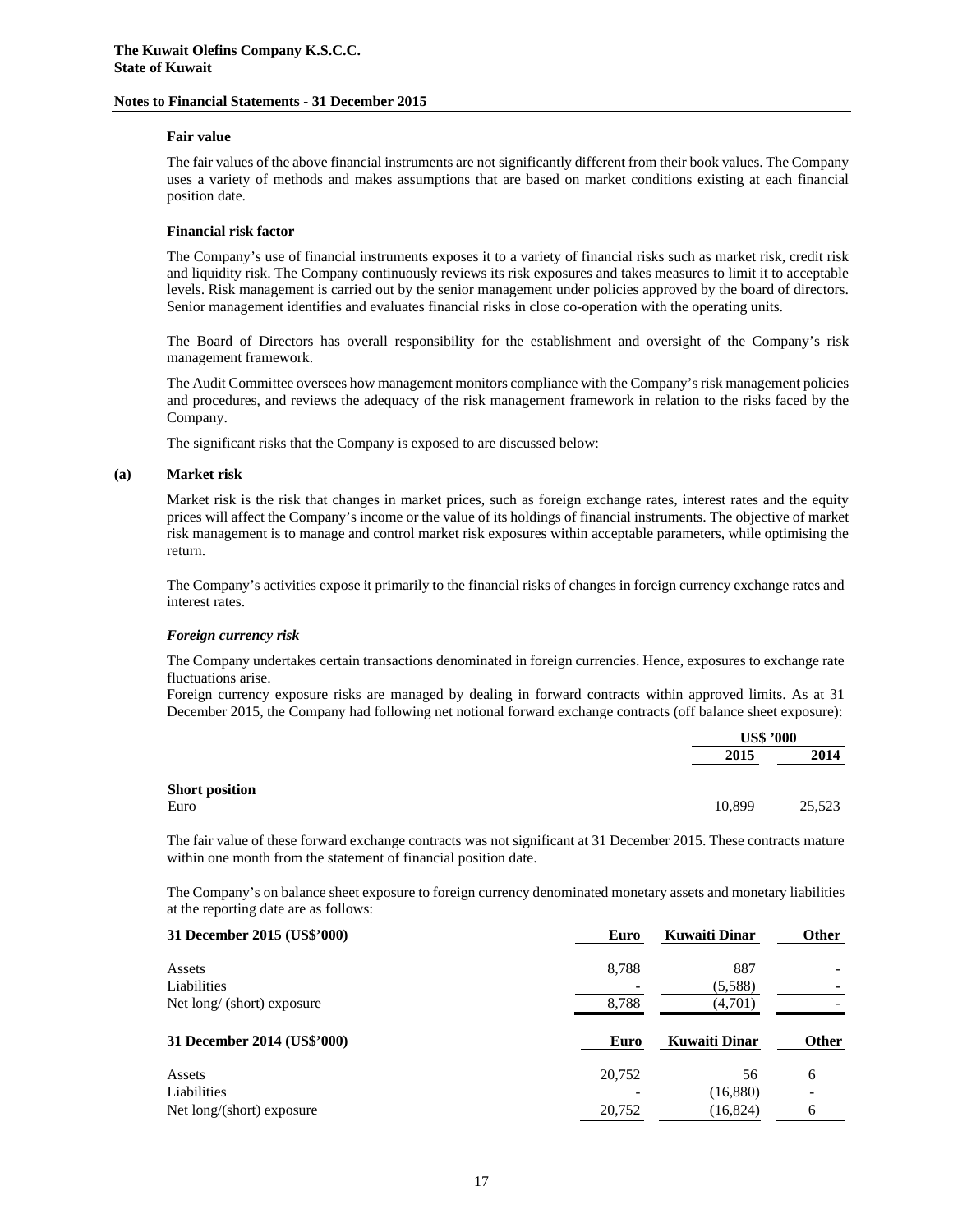The following exchange rates were applied to translate monetary assets and liabilities at 31 December 2015:

| (US\$)                |                | <b>Reporting date</b><br>Mid-spot rate |  |
|-----------------------|----------------|----------------------------------------|--|
|                       | 2015           | 2014                                   |  |
| Euro<br>Kuwaiti Dinar | 0.915<br>0.304 | 0.823<br>0.293                         |  |

#### *Foreign currency sensitivity analysis*

As at 31 December 2015, if the US\$ had weakened/strengthened by 5% against the Euro and Kuwaiti Dinar with all other variables held constant, profit for the year would have been lower/higher by US\$ 0.204 million (2014: US\$ 0.196 million).

#### *Interest rate risk*

The Company is exposed to interest rate risk as it borrows and places funds.

## *Interest rate sensitivity analysis*

At 31 December 2015, if interest rates on US\$ denominated borrowings had been 10 basis points higher/ lower with all other variables held constant, profit for the year would have been US\$ 0.749 million (2014: US\$ 0.859 million) lower/ higher, mainly as a result of higher/ lower interest expense on floating rate borrowings.

The Company's exposures to interest rates on financial assets and financial liabilities are detailed in note 14.

#### *Equity price risk*

Equity price risk is the risk that value of the instrument will fluctuate as a result of changes in equity market prices, whether caused by factors specific to an individual investment, issuer or all factors affecting all instruments traded in the market. The Company is not exposed to equity price risk as there are no investments in equity securities.

## **(b) Credit risk**

Credit risk refers to the risk that counterparty will default on its contractual obligations resulting in financial loss to the Company. The Company has adopted a policy of only dealing with creditworthy counterparties and obtaining sufficient collateral, where appropriate, as a means of mitigating the risk of financial loss from defaults. The Company only transacts with entities that are rated the equivalent of investment grade and above. This information is supplied by independent rating agencies where available and, if not available, the Company uses other publicly available financial information and its own trading records to rate its major customers. The Company's exposure to and the credit ratings of its counterparties are continuously monitored and the aggregate value of transactions concluded is spread amongst approved counterparties. Credit exposure is controlled by counterparty limits that are reviewed and approved by the management annually.

The Company has significant credit risk exposure to banks. The credit risk on liquid funds is limited because the counterparties are banks with high credit-ratings assigned by international credit-rating agencies.

#### *Exposure to credit risk*

The carrying amount of following financial assets represents the maximum credit exposure of the Company:

|                          |         | <b>US\$ '000</b> |  |
|--------------------------|---------|------------------|--|
|                          | 2015    | 2014             |  |
| <b>Bank balances</b>     | 455,052 | 618,346          |  |
| Trade receivables        | 166     | 729              |  |
| Due from related parties | 132,970 | 164,720          |  |
| Other receivables        | 967     | 3,881            |  |

The average credit period on sales is 64 days. As at the statement of financial position date, the trade receivables were fully performing.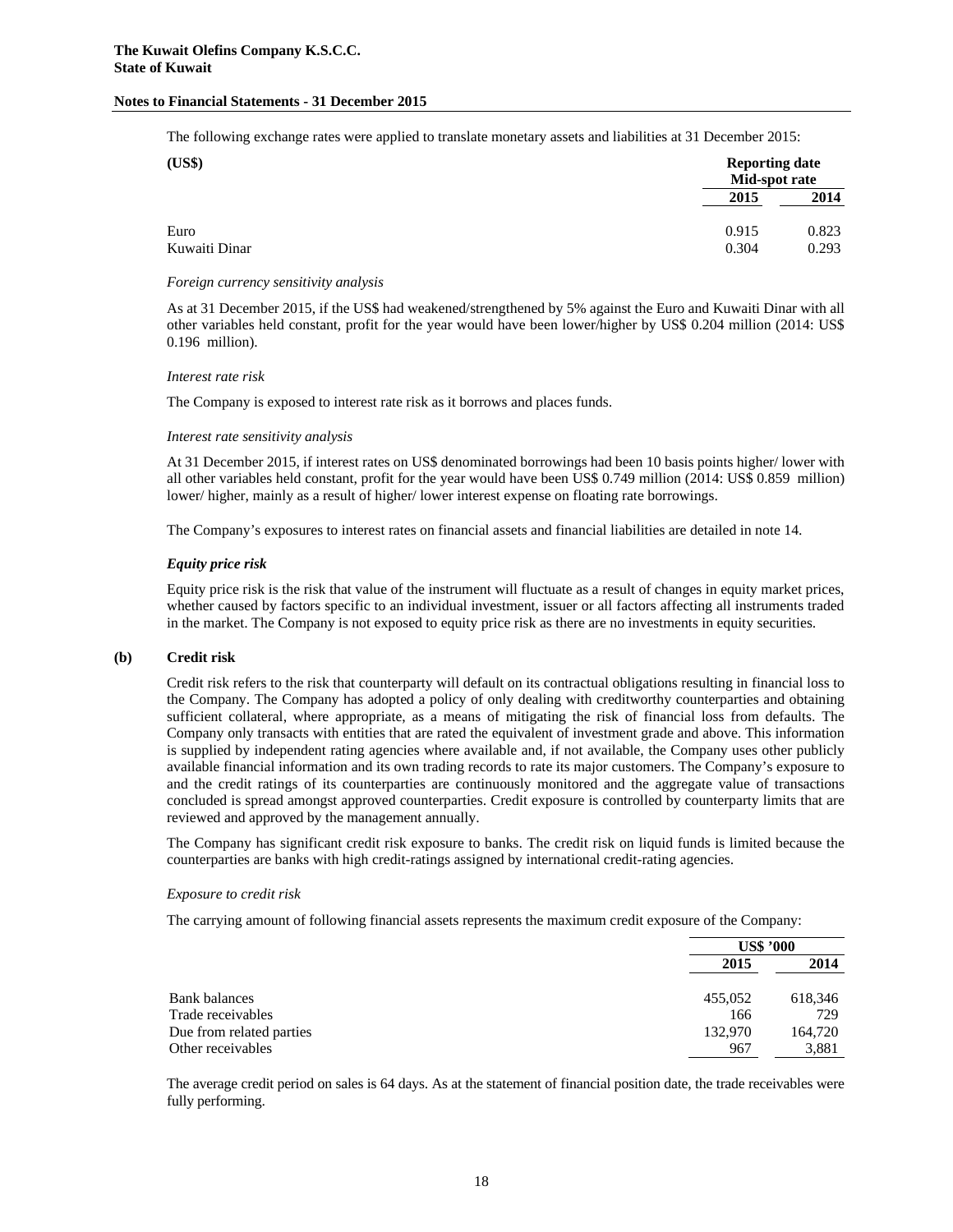Transactions with related parties are carried out on a negotiated contract basis. All the related parties have a high credit rating and are reputable in the market. Management believes that certain related party balances amounting to US\$ 117.7 million as at 31 December 2015 are currently being reconciled with the involved parties. These are carried under 'Due from Related parties' net of provisions.

#### **(c) Liquidity risk**

Liquidity risk is the risk that the Company will not be able to meet its financial obligations as they fall due. The Company's approach to managing liquidity is to ensure, as far as possible, that it will always have sufficient liquidity to meet its liabilities when due, under both normal and stressed conditions, without incurring unacceptable losses or risking damage to the Company's reputation.

Ultimate responsibility for liquidity risk management rests with the Board of Directors, which has built an appropriate liquidity risk management framework for the management of the Company's short, medium and long-term funding and liquidity management requirements. The Company manages liquidity risk by maintaining adequate reserves, banking facilities and reserve borrowing facilities, by continuously monitoring forecast and actual cash flows and matching the maturity profiles of financial assets and liabilities.

The table below analyses the Company's non-derivative financial liabilities based on the remaining period at the statement of financial position to the contractual maturity date. The amounts disclosed in the table are the contractual undiscounted cash flows. Balances due within 12 months approximate their carrying balances as the impact of discounting is not significant.

|                                | <b>US\$'000</b>  |                  |                  |        |              |          |
|--------------------------------|------------------|------------------|------------------|--------|--------------|----------|
|                                | <b>Less than</b> | <b>Between 1</b> | <b>Between 2</b> | Over 5 |              | Carrying |
|                                | 1 year           | and 2 years      | and 5 years      | vears  | <b>Total</b> | amount   |
| As at 31 December 2015         |                  |                  |                  |        |              |          |
| Trade payables                 | 1,047            |                  |                  |        | 1,047        | 1,047    |
| Due to related parties         | 37,100           |                  |                  |        | 37,100       | 37,100   |
| Accruals and other liabilities | 40.793           |                  |                  |        | 40.793       | 40.793   |
| Loans and borrowings           | 137,794          | 144,060          | 389,678          |        | 671,532      | 650,892  |
| <b>Total</b>                   | 216,734          | 144,060          | 389,678          |        | 750,472      | 729,832  |
| As at 31 December 2014         |                  |                  |                  |        |              |          |
| Trade payables                 | 1,618            |                  |                  |        | 1.618        | 1,618    |
| Due to related parties         | 32,757           |                  |                  |        | 32,757       | 32,757   |
| Accruals and other liabilities | 42,954           |                  |                  |        | 42,954       | 42,954   |
| Loans and borrowings           | 131,411          | 137,321          | 450,844          | 74,718 | 794,294      | 774,943  |
| <b>Total</b>                   | 208,740          | 137,321          | 450,844          | 74,718 | 871,623      | 852,272  |

## **16. Capital risk management**

The Company manages its capital to ensure that it will be able to continue as a going concern while maximising the return to stakeholders through the optimisation of the debt and equity balance. There were no changes in the Company's approach to Capital Management during the year.

Consistent with others in the industry, the Company monitors capital on the basis of the gearing ratio. This ratio is calculated as net debt to adjusted capital. Net debt is calculated as total borrowings (including current and non- current portion) of long term loan from related parties less cash and bank balances.

#### *Gearing ratio*

The gearing ratio at 31 December was as follows:

|                              |            | <b>US\$ '000</b> |  |
|------------------------------|------------|------------------|--|
|                              | 2015       | 2014             |  |
| Debt                         | 650,892    | 774.943          |  |
| Less: Cash and bank balances | (455, 052) | (618, 346)       |  |
| Net debt                     | 195,840    | 156,597          |  |
| Equity                       | 903,287    | .044,167         |  |
| Net debt to equity ratio     | 21.68%     | 15.00%           |  |